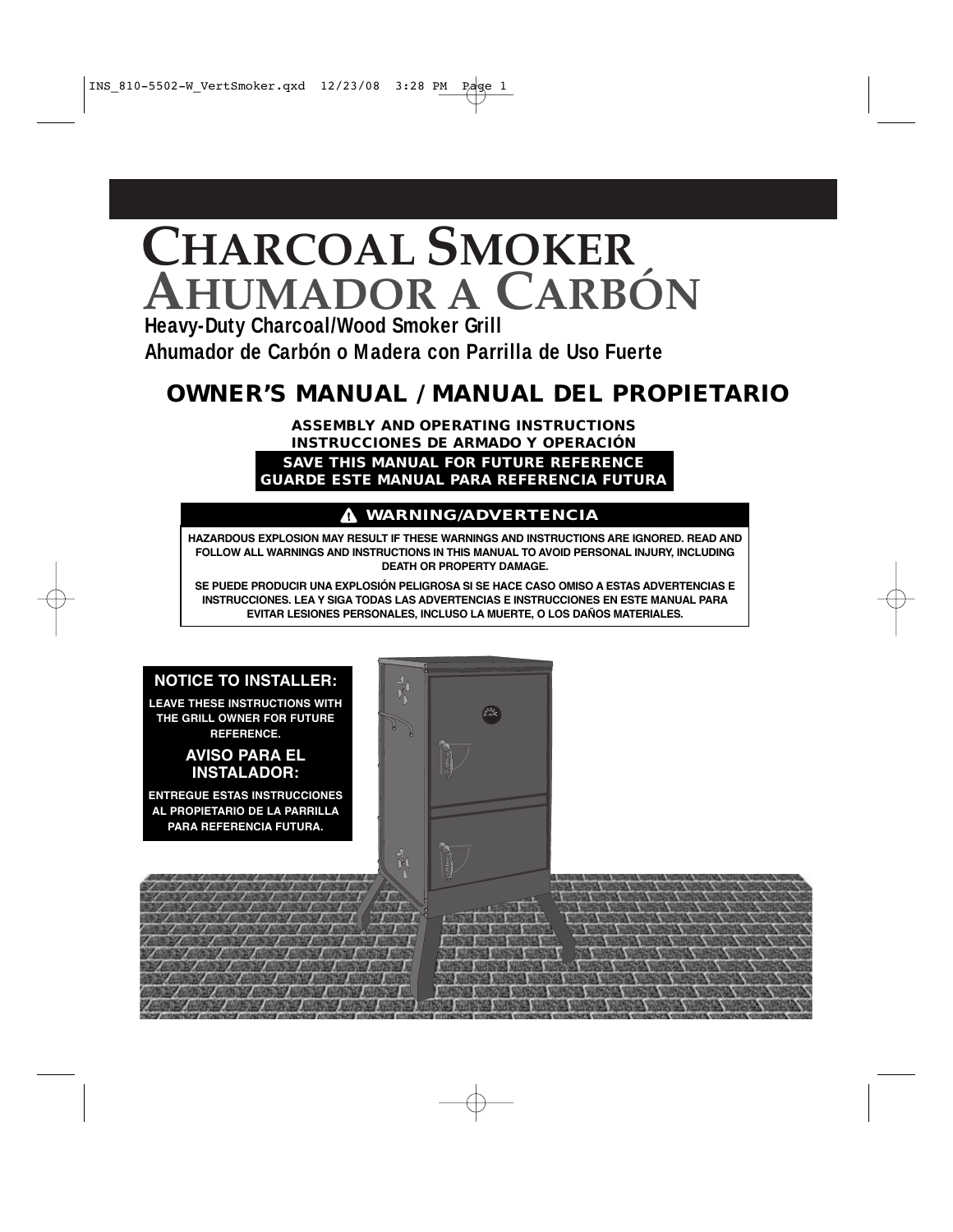# **IMPORTANT SAFETY WARNINGS**

**WE WANT YOU TO ASSEMBLE AND USE YOUR SMOKER AS SAFELY AS POSSIBLE.**

**THE PURPOSE OF THIS SAFETY ALERT SYMBOL**

**IS TO ATTRACT YOUR ATTENTION TO POSSIBLE HAZARDS AS YOU ASSEMBLE AND USE YOUR SMOKER. WHEN YOU SEE THE SAFETY ALERT SYMBOL, PAY CLOSE ATTENTION TO THE INFORMATION WHICH FOLLOWS!** 

### **A READ ALL SAFETY WARNINGS AND INSTRUCTIONS CAREFULLY BEFORE ASSEMBLING AND OPERATING YOUR SMOKER.**

# **WARNING**

- Only use this smoker on a hard, level, non-combustible, stable surface (concrete, ground, etc.) capable of supporting the weight of the smoker. Never use on wooden or other surfaces that could burn.
- Proper clearance of 10 feet between the smoker and combustible material (bushes, trees, wooden decks, fences, buildings, etc.) or construction should be maintained at all times when smoker is in use. Do not place smoker under a roof overhang or other enclosed area.
- FOR OUTDOOR USE ONLY. Do not operate smoker indoors or in an enclosed area.
- For household use only. Do not use this smoker for other than its intended purpose.
- We recommend the use of a Charcoal Chimney Starter to avoid the dangers associated with charcoal lighting fluid. If you choose to use charcoal lighting fluid, only use lighting fluid approved for lighting charcoal. Carefully read manufacturer's warnings and instructions on the charcoal lighting fluid and charcoal prior to the use of their product. Store charcoal lighting fluid safely away from smoker.
- When using charcoal lighting fluid, allow charcoal to burn with smoker box door open until covered with a light ash (approximately 20 minutes). This will allow charcoal lighting fluid to burn off. Failure to do this could trap fumes from charcoal lighting fluid in smoker and may result in a flash fire or explosion when smoker box door is opened.
- Never use charcoal that has been pre-treated with lighter fluid. Use only a high grade plain charcoal or charcoal/wood mixture.
- Do not use gasoline, kerosene or alcohol for lighting charcoal. Use of any of these or similar products could cause an explosion possibly leading to severe bodily injury.
- Never add charcoal lighting fluid to hot or even warm coals as flashback may occur causing severe burns.
- Place smoker in an area where children and pets cannot come into contact with unit. Close supervision is necessary when smoker is in use.
- Do not leave smoker unattended when in use.
- When adding charcoal and/or wood, use extreme caution and follow instructions in "Adding Charcoal/Wood During Cooking" section of this manual.
- To avoid overturning/spilling pan of hot liquid, never pull water pan bracket out more than 4". Refer to the illustration in "Adding Water During Cooking" section of this manual.
- Do not store or use smoker near gasoline or other flammable liquids, gases or where flammable vapors may be present.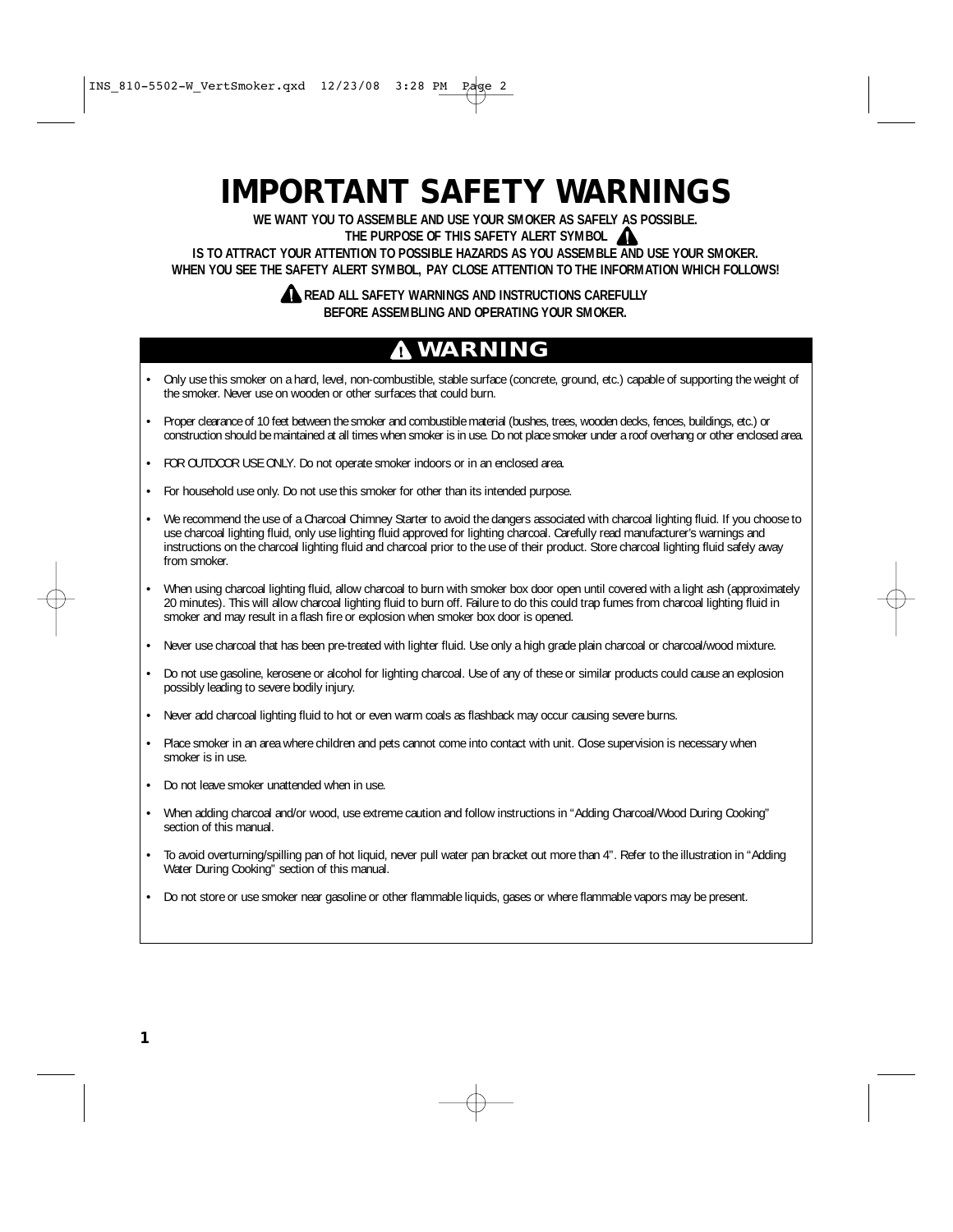# **WARNING**

- Smoker is hot when in use. To avoid burns:
	- DO NOT attempt to move the smoker.
	- Wear protective gloves or oven mitts.
	- DO NOT touch any hot smoker surfaces.
	- DO NOT wear loose clothing or allow hair to come in contact with smoker.
- Use caution since flames can flare-up when fresh air suddenly comes in contact with fire. When opening the door, keep hands, face and body a safe distance from hot steam and flame flare-ups.
- Do not allow charcoal and/or wood to rest on the walls of smoker. Doing so will greatly reduce the life of the metal and finish of you smoker.
- Use caution when assembling and operating your smoker to avoid scrapes or cuts from possible sharp edges of metal parts. Use caution when reaching into or under smoker.
- In windy weather, place smoker in an outdoor area that is protected from the wind.
- Never leave coals and ashes in smoker unattended. Before smoker can be left unattended, remaining coals and ashes must be removed from smoker. Use caution to protect yourself and property. Carefully place remaining coals and ashes in a noncombustible metal container and saturate completely with water. Allow coals and water to remain in metal container 24 hours prior to disposing.
- Extinguished coals and ashes should be placed a safe distance from all structures and combustible and flammable materials.
- With a garden hose, completely wet the surface beneath and around smoker to extinguish any ashes, coals or embers which may have fallen during the cooking or cleaning process.
- After each use and the smoker has cooled completely, clean the smoker thoroughly and reapply a light coat of oil to interior to prevent rusting. Cover the smoker to protect it from excessive rusting.
- Use caution when lifting or moving smoker to prevent strains and back injuries. Moving smoker may require the help of an additional person.
- We advise that a fire extinguisher be on hand. Refer to your local authority to determine proper size and type of fire extinguisher.
- Store the smoker out of reach of children and in a dry location when not in use.
- Properly dispose of all packaging material.

#### **USE CAUTION AND COMMON SENSE WHEN OPERATING YOUR SMOKER.**

#### **FAILURE TO ADHERE TO SAFETY WARNING AND GUIDELINES IN THIS MANUAL COULD RESULT IN BODILY INJURY OR PROPERTY DAMAGE.**

#### **SAVE THIS MANUAL FOR FUTURE REFERENCE.**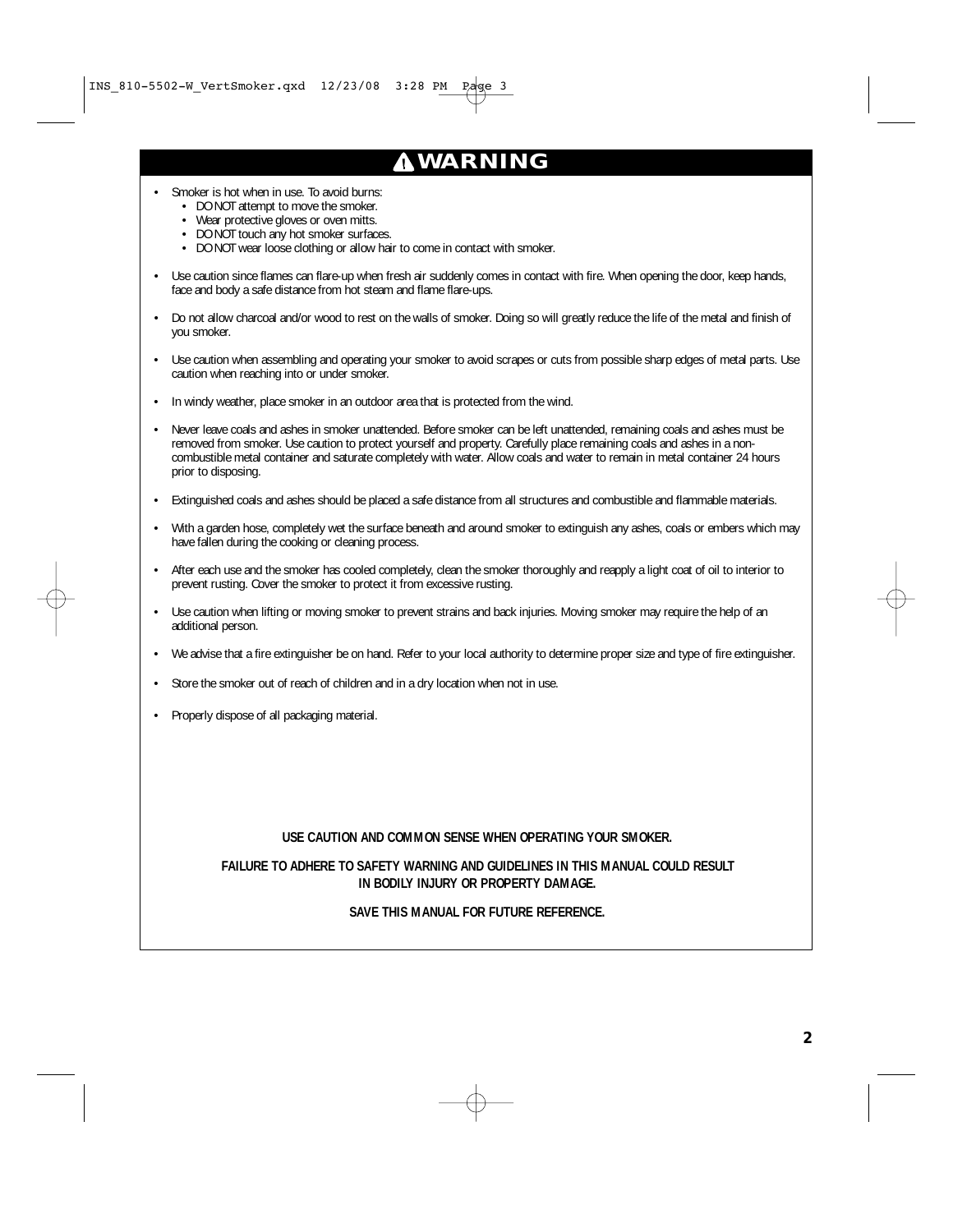# **ASSEMBLY INSTRUCTIONS**

**A** READ ALL SAFETY WARNINGS & ASSEMBLY INSTRUCTIONS CAREFULLY **BEFORE ASSEMBLING OR OPERATING YOUR SMOKER.**

Inspect contents of the box to ensure all parts are included and undamaged.

We recommend two people work together when assembling this unit.

The following tool is required to assemble this Vertical Smoker:

- Adjustable Wrench
- Phillips Screwdriver

#### **PARTS LIST - VERTICAL SMOKER:**

- 1 Smoker box **1**
- 2 Cooking grills **2**
- 1 Water pan **3**
- 1 Water pan bracket **4**
- 1 Charcoal pan **5**
- 4 Legs **6**
- 1 Charcoal pan bracket **7**
- 2 Door handles with springs, washers **8** and door retaining brackets
- **9** 1 Temperature gauge
- 2 Side handles **10**
- 8 Side rails **11**
- 4 Air vent dampers **12**

#### **PARTS BAG CONTAINS:**

- 20 M6 X 16 mm Phillips head bolts
- 4 M5 X 16 mm Phillips head bolts
- 4 M6 nuts
- 4 Gaskets

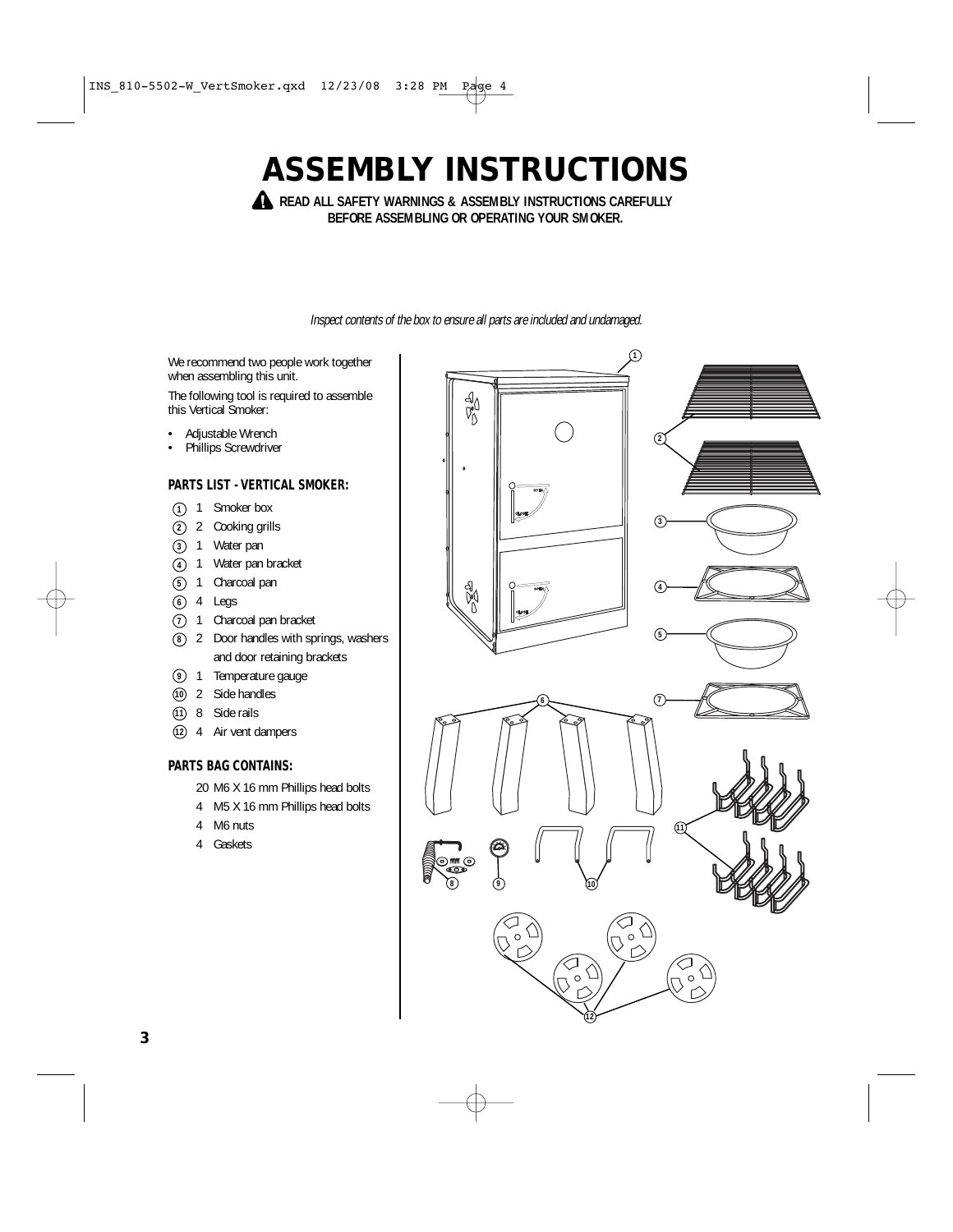

Choose a good, cleared assembly area and get a friend to help you put your smoker together. Carefully remove all components from Smoker Box. Lay cardboard down to protect smoker finish and assembly area.

#### **Step 1**

Slide washers and spring onto latch end of handle as illustrated. Insert handle through hole in door and slide door retaining bracket over handle. Secure door retaining bracket using two M6 X 16 mm Phillips head bolts. Repeat for other door.

#### **Step 2**

Insert two M5 X 16 mm bolts and gaskets from the outside and thread into holes in the side cabinet as illustrated. Tighten securely. Complete steps for both of the cabinet assembly.

- **WARNING:** Use caution when lifting or moving smoker to prevent strains and back injuries. Moving smoker may require the help of an additional person.
	- NOTE: With the help of a friend, turn the smoker box upside down. Make sure door is securely latched to avoid injury.

#### **Step 3**

Attach legs to bottom of smoker using twelve M6 X 16 mm Phillips head bolts.



NOTE: Door handles must be pushed in while turning handles to "CLOSE" position.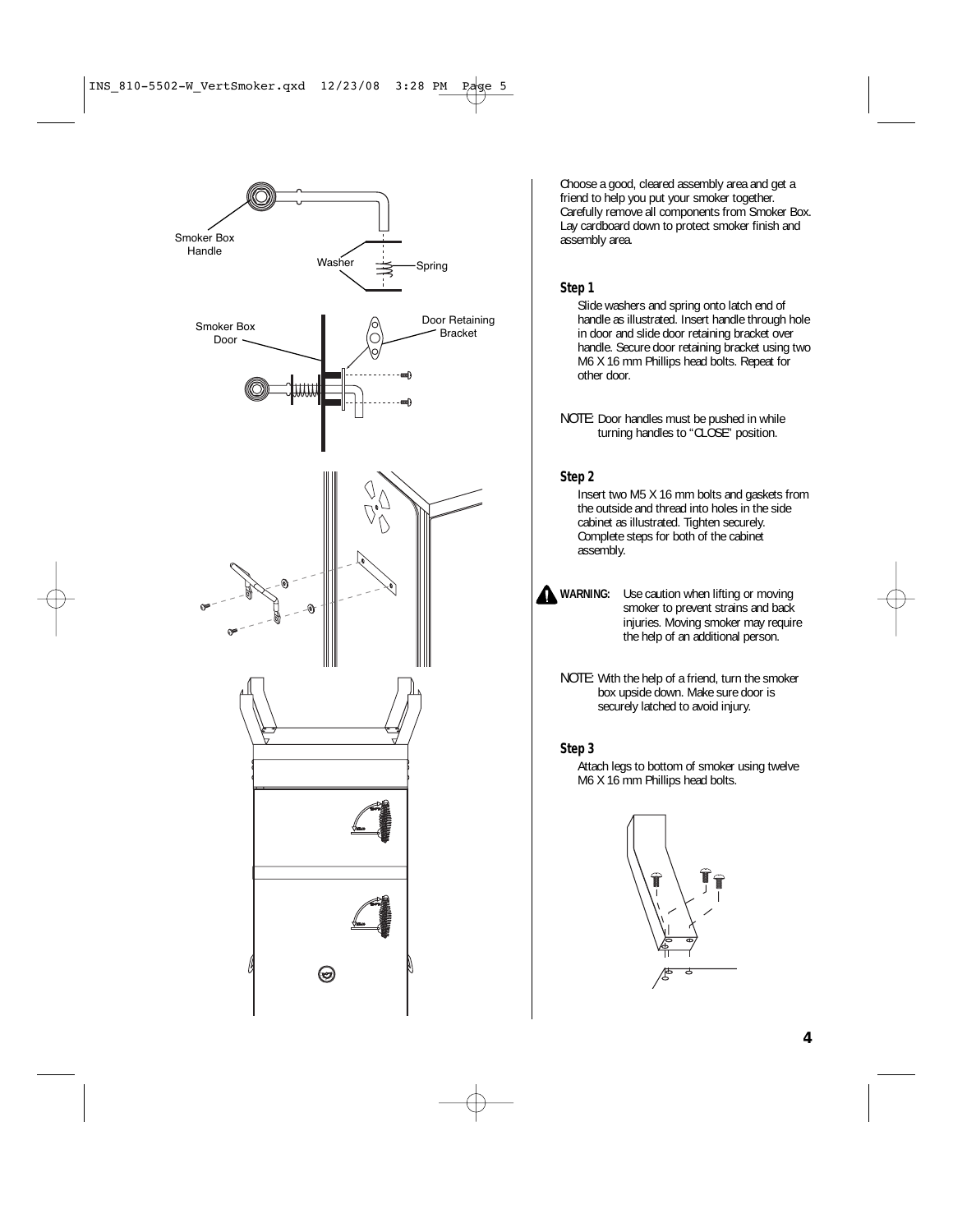- **WARNING:** Use caution when lifting or moving smoker to prevent strains and back injuries. Moving smoker may require the help of an additional person.
- NOTE: With the help of a friend, turn the smoker box with legs to an upright position.

#### **Step 4**

Attach four air vent dampers to sides of smoker box using four M6 X 16 mm Phillips head bolts and M6 nuts.

#### **Step 5**

Insert eight side rails into smoker box sides. These will form the shelves for the cooking grills and water/charcoal pan brackets.

#### **Step 6**

Place the charcoal pan into the charcoal pan bracket. Place the charcoal pan bracket onto the bottom shelves of the smoker box.

#### **Step 7**

Place the water pan into the water pan bracket. Place the water pan bracket onto the shelves above the charcoal pan.

#### **Step 8**

Place the cooking grills onto the two upper smoker box shelves.



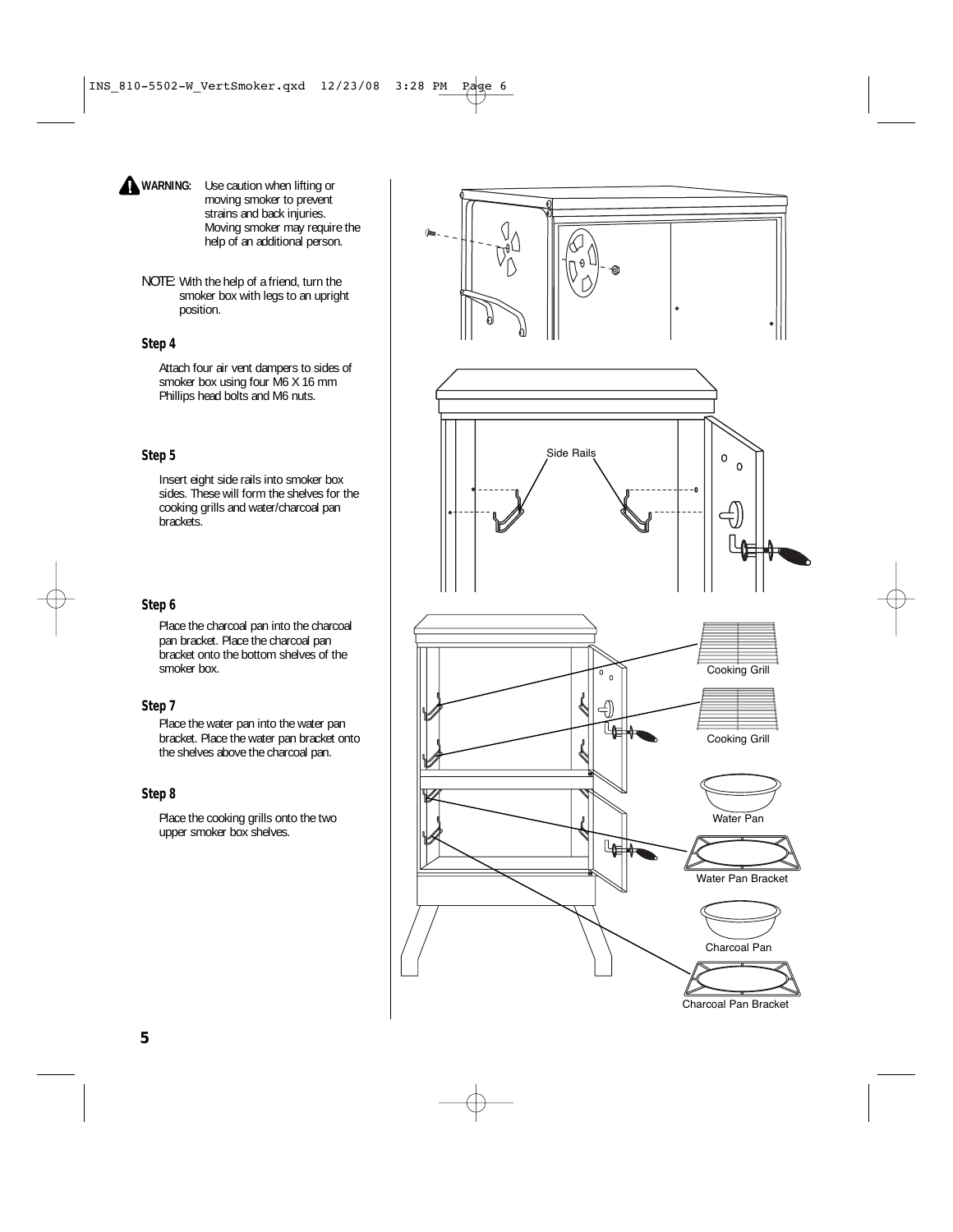

Vertical Smoker (assembled)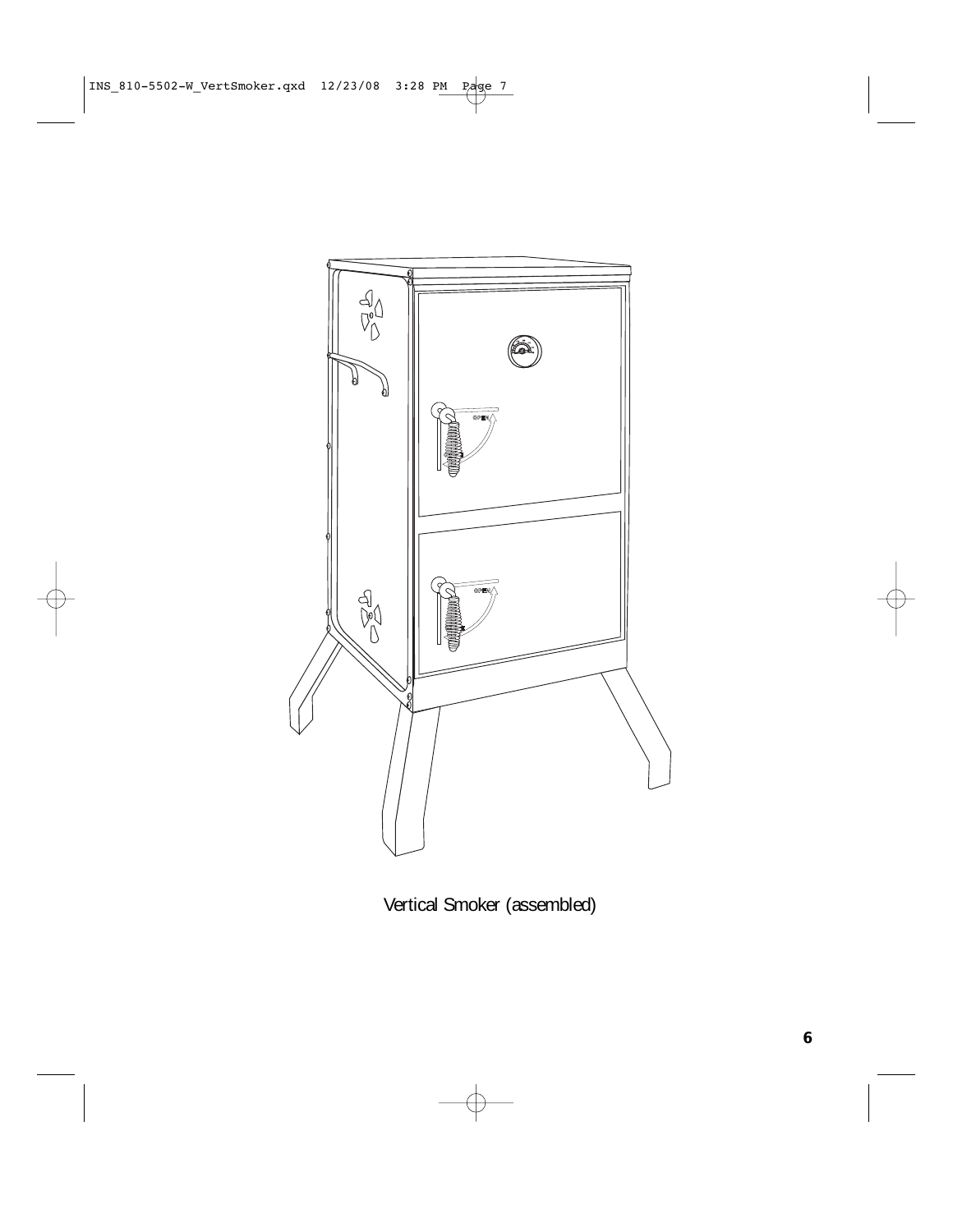# **PREPARATION FOR USE & LIGHTING INSTRUCTIONS**

**A PLACE THE SMOKER OUTDOORS ON A HARD, LEVEL, NON-COMBUSTIBLE SURFACE AWAY FROM ROOF OVERHANG OR ANY COMBUSTIBLE MATERIAL. NEVER USE ON WOODEN OR OTHER SURFACES THAT COULD BURN. PLACE THE SMOKER AWAY FROM OPEN WINDOWS OR DOORS TO PREVENT SMOKE FROM ENTERING YOUR HOUSE. IN WINDY WEATHER, PLACE THE SMOKER IN AN OUTDOOR AREA THAT IS PROTECTED FROM THE WIND.**

#### **READ ALL SAFETY WARNINGS AND INSTRUCTIONS CAREFULLY BEFORE OPERATING YOUR SMOKER.**

**Curing Your Smoker**

Prior to your first use of the Vertical Smoker, follow the instructions below carefully to cure your smoker. Curing your smoker will minimize damage to the exterior finish as well as rid the smoker of paint odor that can impart unnatural flavors to the first meal prepared on your Vertical Smoker.

**IMPORTANT:** To protect your smoker from excessive rust, the unit must be properly cured and covered at all times when not in use.

#### **Step 1**

Remove water pan from smoker. Lightly coat all interior surfaces of the Vertical Smoker including cooking grills with vegetable oil or vegetable oil spray. Do not coat charcoal pan.

#### **Step 2**

Follow the instructions below carefully to build a fire. You may use charcoal and/or a charcoal/wood mixture as fuel in the Vertical Smoker (see "Adding Charcoal/Wood During Cooking" section of this manual).



**WARNING:** Never use charcoal that has been pre-treated with lighter fluid. Use only a high grade plain charcoal or charcoal/wood mixture.

> If using a Charcoal Chimney Starter, follow all manufacturer's warnings and instructions regarding the use of their product. You will need to remove the lower cooking grills to allow enough clearance for a Charcoal Chimney Starter. Start with 5 to 6 pounds of charcoal. This should be enough charcoal to cook with, once the curing process has been completed. When charcoal is burning strong, carefully place hot coals in center of charcoal pan then replace cooking grills.

NOTE: To extend the life of your smoker, make sure that hot coals and wood do not touch the walls of smoker.

#### **IF USING CHARCOAL CHIMNEY STARTER, PROCEED TO STEP 5**

If you choose to use charcoal lighting fluid, ONLY use charcoal lighting fluid approved for lighting charcoal. Do not use gasoline, kerosene, alcohol or other flammable material for lighting charcoal. Follow all manufacturer's warnings and instructions regarding the use of their product. Start with 5 to 6 pounds of charcoal. This should be enough charcoal to cook with, once the curing process has been completed. Place the charcoal in center of charcoal pan.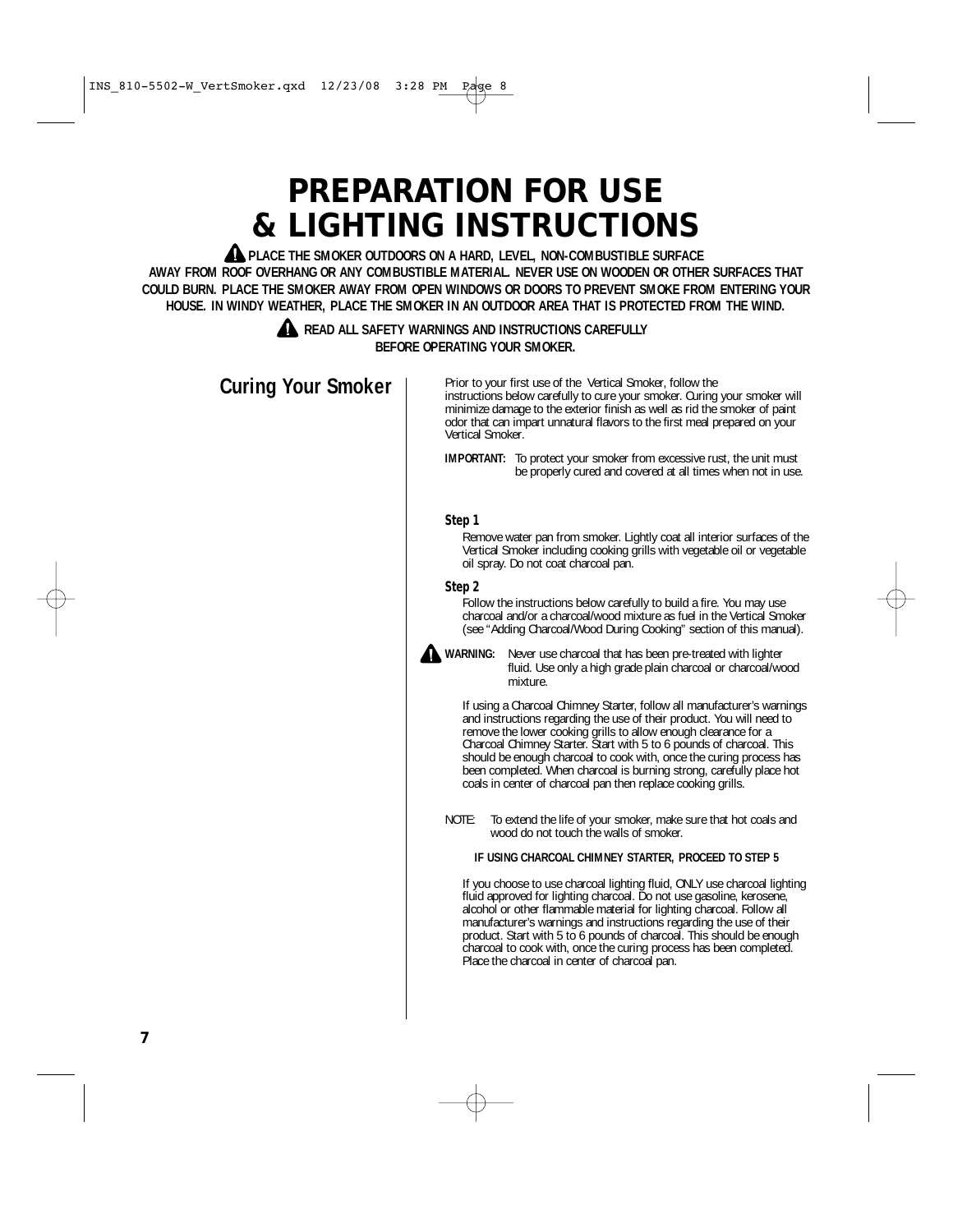#### **Step 3**

Saturate charcoal with lighting fluid. With smoker box door open wait 2 to 3 minutes to allow lighting fluid to soak into charcoal. Store charcoal lighting fluid safely away from the smoker.

#### **Step 4**

With smoker box door open, stand back and carefully light charcoal. Allow to burn until covered with a light ash (approximately 20 minutes).

**WARNING:** Charcoal lighting fluid must be allowed to completely burn off prior to closing smoker box door (approximately 20 minutes). Failure to do this could trap fumes from charcoal lighting fluid in smoker box and may result in a flash-fire or explosion when door is opened.

#### **Step 5**

With coals burning strong, close the smoker box door. Allow the charcoal to burn uninterrupted for 2 hours.

#### **Step 6**

Increase the temperature on the heat indicator. This can be achieved by adjusting the air vent dampers or by adding more charcoal and/or charcoal/wood mixture (see "Adding Charcoal/Wood During Cooking" section of this manual). Maintain the fire for 1 hour then allow unit to cool completely.

- NOTE: It is important that the exterior of the smoker is not scraped or rubbed during the curing process.
- **IMPORTANT:** To protect your smoker from excessive rust, the unit must be cured periodically and covered at all times when not in use.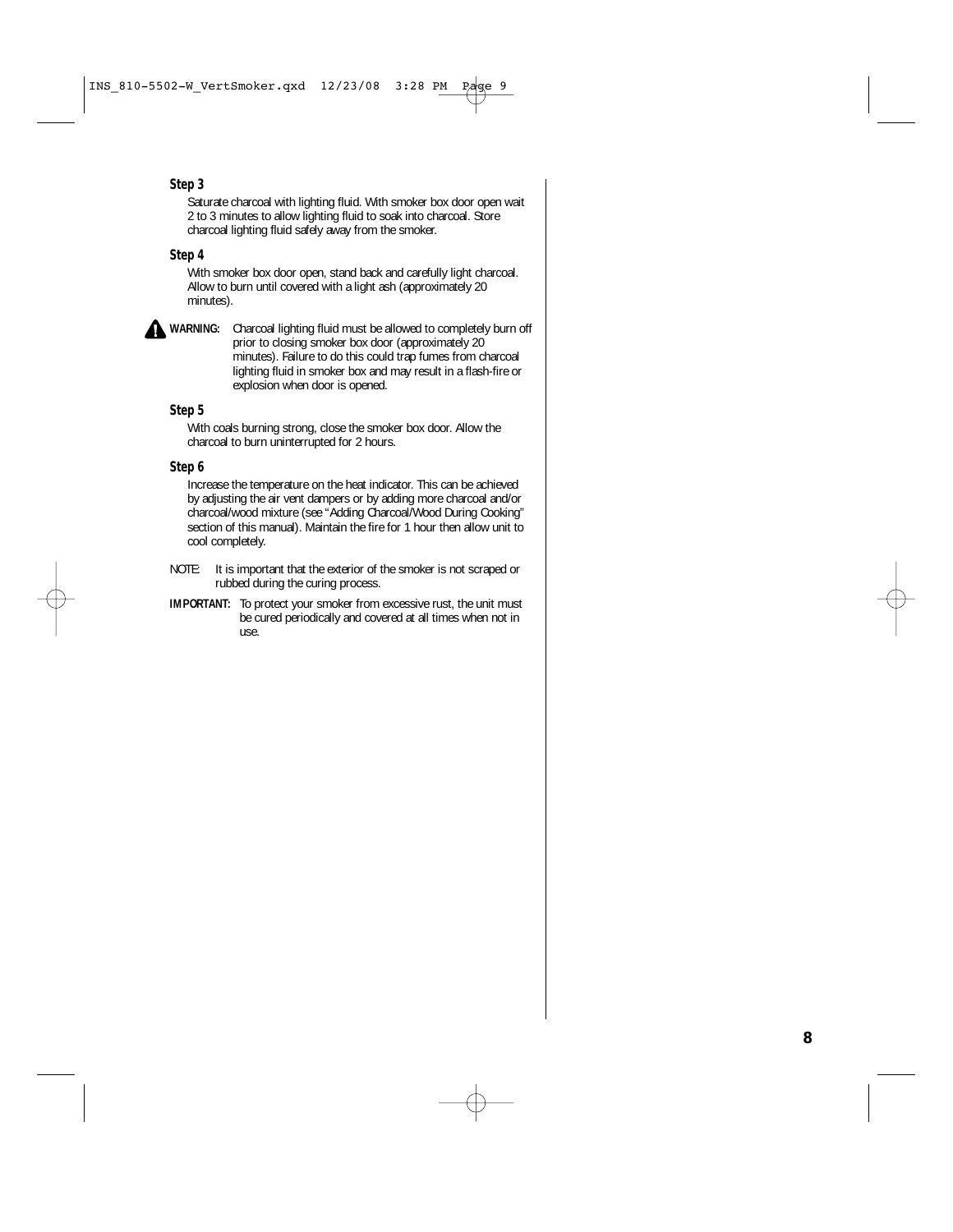# **OPERATING INSTRUCTIONS**

**A** PLACE THE SMOKER OUTDOORS ON A HARD, LEVEL, NON-COMBUSTIBLE SURFACE **AWAY FROM ROOF OVERHANG OR ANY COMBUSTIBLE MATERIAL. NEVER USE ON WOODEN OR OTHER SURFACES THAT COULD BURN. PLACE THE SMOKER AWAY FROM OPEN WINDOWS OR DOORS TO PREVENT SMOKE FROM ENTERING YOUR HOUSE. IN WINDY WEATHER, PLACE THE SMOKER IN AN OUTDOOR AREA THAT IS PROTECTED FROM THE WIND.**

#### **A READ ALL SAFETY WARNINGS AND INSTRUCTIONS CAREFULLY BEFORE OPERATING YOUR SMOKER.**



**Step 1**

Remove water pan bracket and water pan from smoker. Follow instructions below carefully to build a fire. You may use charcoal and/or charcoal/wood mixture as fuel in the Vertical Smoker (see "Adding Charcoal/Wood During Cooking" section of this manual).



**WARNING:** Never use charcoal that has been pre-treated with lighter fluid. Use only a high grade plain charcoal or charcoal/wood mixture.

If using a Charcoal Chimney Starter, follow all manufacturer's warnings and instructions regarding the use of their product. You will need to remove the lower cooking grills to allow enough clearance for a Charcoal Chimney Starter. Start with 5 to 6 pounds of charcoal. When charcoal is burning strong, carefully place hot coals in center of charcoal pan and replace cooking grills.

NOTE: To extend the life of your smoker, make sure that hot coals and wood do not touch the walls of smoker

#### **IF USING CHARCOAL CHIMNEY STARTER, PROCEED TO STEP 4**

If you choose to use charcoal lighting fluid, ONLY use charcoal lighting fluid approved for lighting charcoal. Do not use gasoline, kerosene, alcohol or other flammable material for lighting charcoal. Follow all manufacturer's warnings and instructions regarding the use of their product. Place 5 to 6 pounds of charcoal on charcoal pan.

#### **Step 2**

Saturate charcoal with lighting fluid. With smoker box door open wait 2 to 3 minutes to allow lighting fluid to soak into charcoal. Store charcoal lighting fluid safely away from the smoker.

#### **Step 3**

With smoker box door open, stand back and carefully light charcoal and allow to burn until covered with a light ash (approximately 20 minutes). Charcoal lighting fluid must be allowed to completely burn off prior to closing smoker box door.



**A** WARNING: Failure to do this could trap fumes from charcoal lighting fluid in smoker box and may result in a flash-fire or explosion when door is opened.

#### **Step 4**

With coals burning well, carefully add wood chunks using long cooking tongs (see "Flavoring Wood" and "Adding Charcoal/Wood During Cooking" sections of this manual.)

NOTE: Depending on the weather, a full pan of charcoal will burn for 5-6 hours.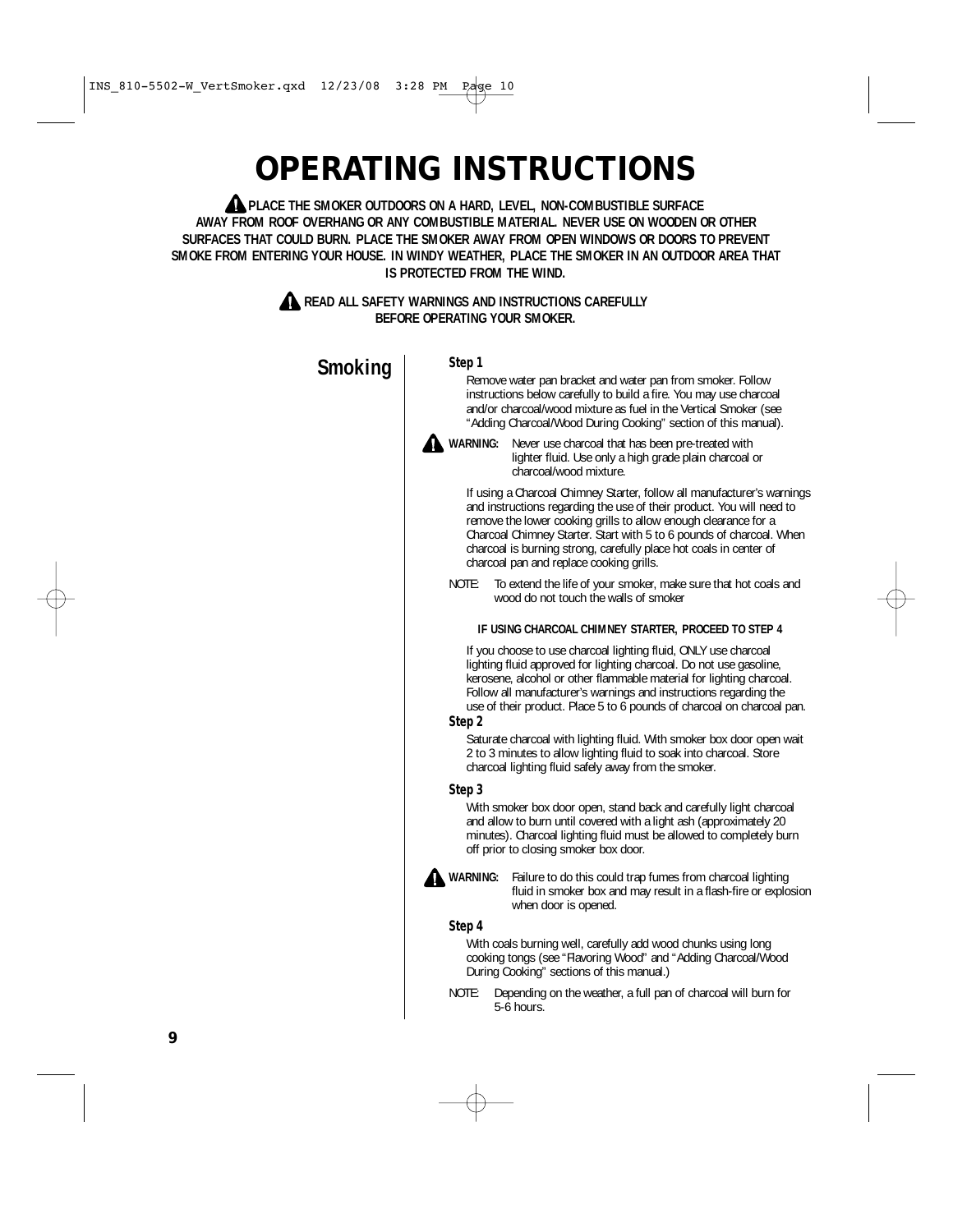#### **Step 5**

Replace the water pan bracket and water pan.

**WARNING:** To avoid overturning/spilling pan of hot liquid, never pull water pan bracket out more than 4". Refer to the illustration in "Adding Water During Cooking" section of this manual.

#### **Step 6**

Carefully fill the water pan with warm water or marinade to 1" below the rim. A full pan holds 4 quarts / 1 gallon of water and will last 2-3 hours. Do not overfill and allow water to overflow from water pan.

#### **Step 7**

Place food on the cooking grills in a single layer with space between each piece. This will allow smoke and moist heat to circulate evenly around all pieces. Close smoker box door.

#### **Step 8**

After 2-3 hours of cooking, check water and charcoal levels by following instructions in the "Adding Water During Cooking and Adding Charcoal/Wood During Cooking" sections of this manual.

**WARNING:** Do not allow liquid in water pan to completely evaporate. Always keep water in water pan as long as coals are still burning. Water will evaporate and grease in water pan can catch on fire.

#### **Step 9**

The ideal smoking temperature is between 175°F and 250°F. For large cuts of meat, allow approximately one hour of cooking time per pound of meat. **Always use a meat thermometer to ensure food is fully cooked before removing from smoker.**

#### **Step 10**

Allow smoker to cool completely, then follow instructions in the "After-Use Safety" and "Proper Care & Maintenance" sections of this manual.

During the smoking process, avoid the temptation to open smoker **Smoke Cooking Tips** box door to check food. Opening the door allows heat and smoke to escape, making additional cooking time necessary.

Food closest to the charcoal will cook and brown faster. Rotate food midway through the cooking cycle. If food is excessively browned or flavored with smoke, wrap food in aluminum foil after the first few hours of smoking. This will allow food to continue cooking without further browning or smoke flavoring.

**CAUTION:** Always use oven mitts/gloves to protect your hands. Liquid in water pan will be extremely hot and can scald or burn. Always allow liquid to cool completely before handling. Do not allow liquid to completely evaporate from water pan.

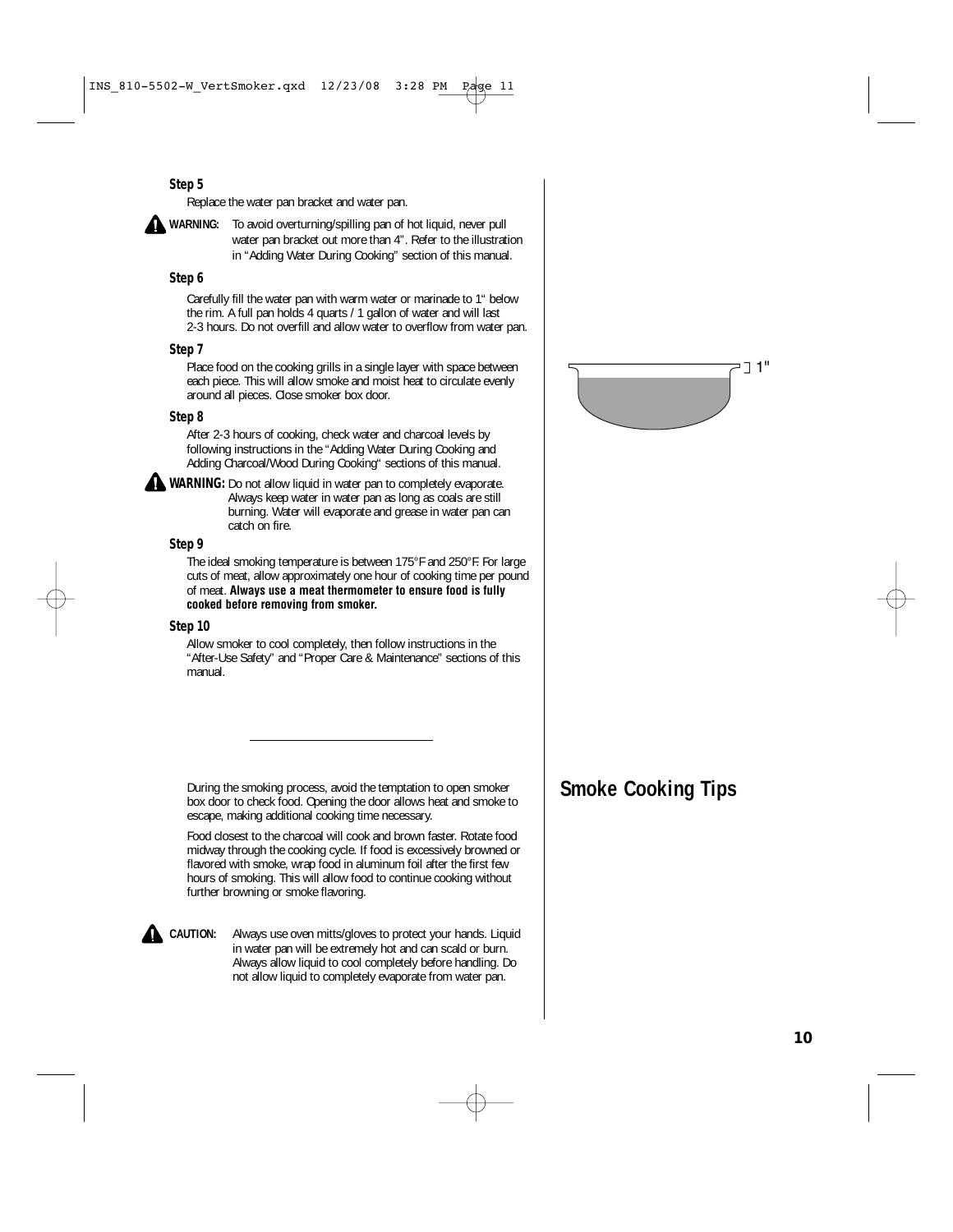## **Flavoring Wood**



To obtain your favorite smoke flavor, experiment by using chunks, sticks or chips of flavor producing wood such as hickory, pecan, apple, cherry, or mesquite. Most fruit or nut tree wood may be used for smoke flavoring. Do not use resinous wood such as pine as it will produce an unpleasant taste.

Wood chunks or sticks 3" to 4" long and 1" to 2" thick work best. Unless the wood is still green, soak the wood in water for 30 minutes or wrap each piece in foil and tear several small holes in the foil to produce more smoke and prevent the wood from burning too quickly. A lot of wood is not required to obtain a good smoke flavor. A recommended amount for the Vertical Smoker is 5 to 6 wood chunks or sticks. Experiment by using more wood for stronger smoke flavor or less wood for milder smoke flavor.

Additional flavoring wood should not have to be added during the cooking process. However, it may be necessary when cooking very large pieces of food. Follow instructions and cautions in the "Adding Charcoal/Wood During Cooking" section of this manual to avoid injury while adding wood.

**Regulating Heat** To maintain or increase temperature, fully open air vent dampers on sides of smoker box. If increased air circulation does not raise the temperature sufficiently, more wood and/or charcoal may need to be added during the cooking cycle. Follow instructions in "Adding Charcoal/Wood During Cooking" section of this manual.

> NOTE: Dry wood burns hotter than charcoal, so you may want to increase the ratio of wood to charcoal to increase the cooking temperature. Hardwood such as oak, hickory, mesquite, fruit and nut wood are an excellent fuel because of their burning rate. When using wood as fuel, make sure the wood is seasoned and dry. DO NOT use resinous wood such as pine as it will produce an unpleasant taste.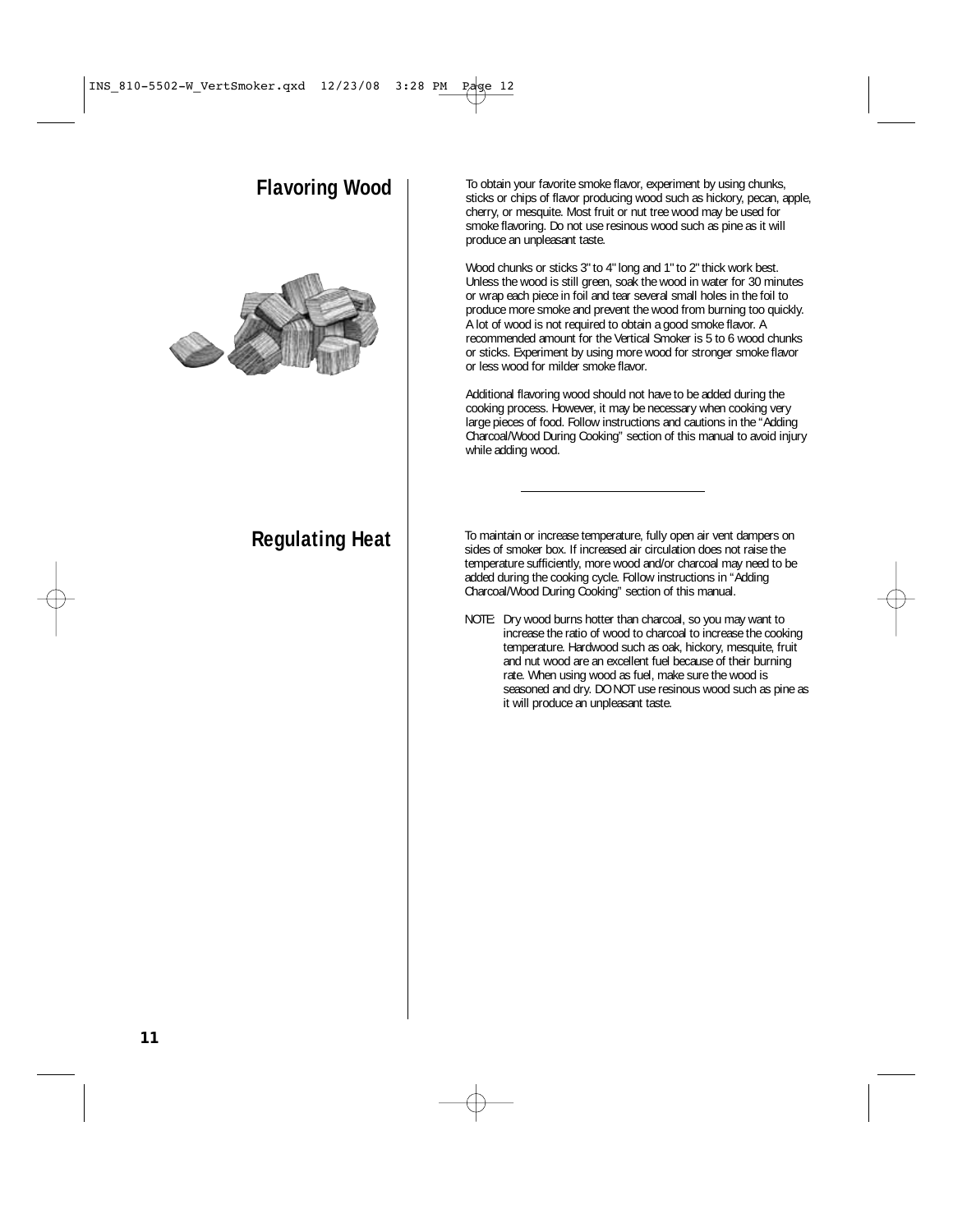Check the water level in water pan if the complete cooking process takes longer than 2 hours. A low water level can be detected by listening for the sound of water sizzling. Water can be added to the water pan through the smoker box door. Use caution and follow instructions carefully.

**WARNING:** Use caution since flames can flare-up when fresh air suddenly comes in contact with fire. When opening the door, keep hands, face and body a safe distance from hot steam and flame flare-ups.

#### **Step 1**

Stand back and carefully open smoker box door allowing heat and steam to escape away from your face. Use caution since flames can flare-up when fresh air suddenly comes in contact with fire. Inspect the water level in pan.

**WARNING:** To avoid overturning/spilling pan of hot liquid, never pull water pan bracket out more than 4". (See illustration)

#### **Step 2**

If water level is low, extra water or marinade will need to be added to water pan. Wearing oven mitts/gloves, slide out water pan bracket no more than 4".

#### **Step 3**

Fill water pan to 1" below the rim. Pour slowly to avoid splashing or over-filling.

#### **Step 4**

Carefully slide water pan bracket in completely, close smoker box door and allow food to continue cooking.

Additional charcoal and/or wood may be required to maintain or increase cooking temperature.



**WARNING:** Use caution since flames can flare-up when fresh air suddenly comes in contact with fire. When opening the door, keep hands, face and body a safe distance from hot steam and flame flare-ups.

#### **Step 1**

Stand back and carefully open smoker box door allowing heat and steam to escape away from your face. Use caution since flames can flare-up when fresh air suddenly comes in contact with fire. Inspect the charcoal level in pan.

#### **Step 2**

Wearing oven mitts/gloves, stand back a safe distance and use long cooking tongs to lightly brush aside ashes on hot coals. Use cooking tongs to add charcoal and/or wood to charcoal pan, being careful not to stir-up ashes and sparks. If necessary, use your Charcoal Chimney Starter to light additional charcoal and/or wood and add to existing fire.



WARNING: Never add charcoal lighting fluid to hot or even warm coals as flashback may occur causing severe burns.

#### **Step 3**

Close smoker box door and allow food to continue cooking.

## **Adding Water During Cooking**





# **Adding Charcoal/Wood During Cooking**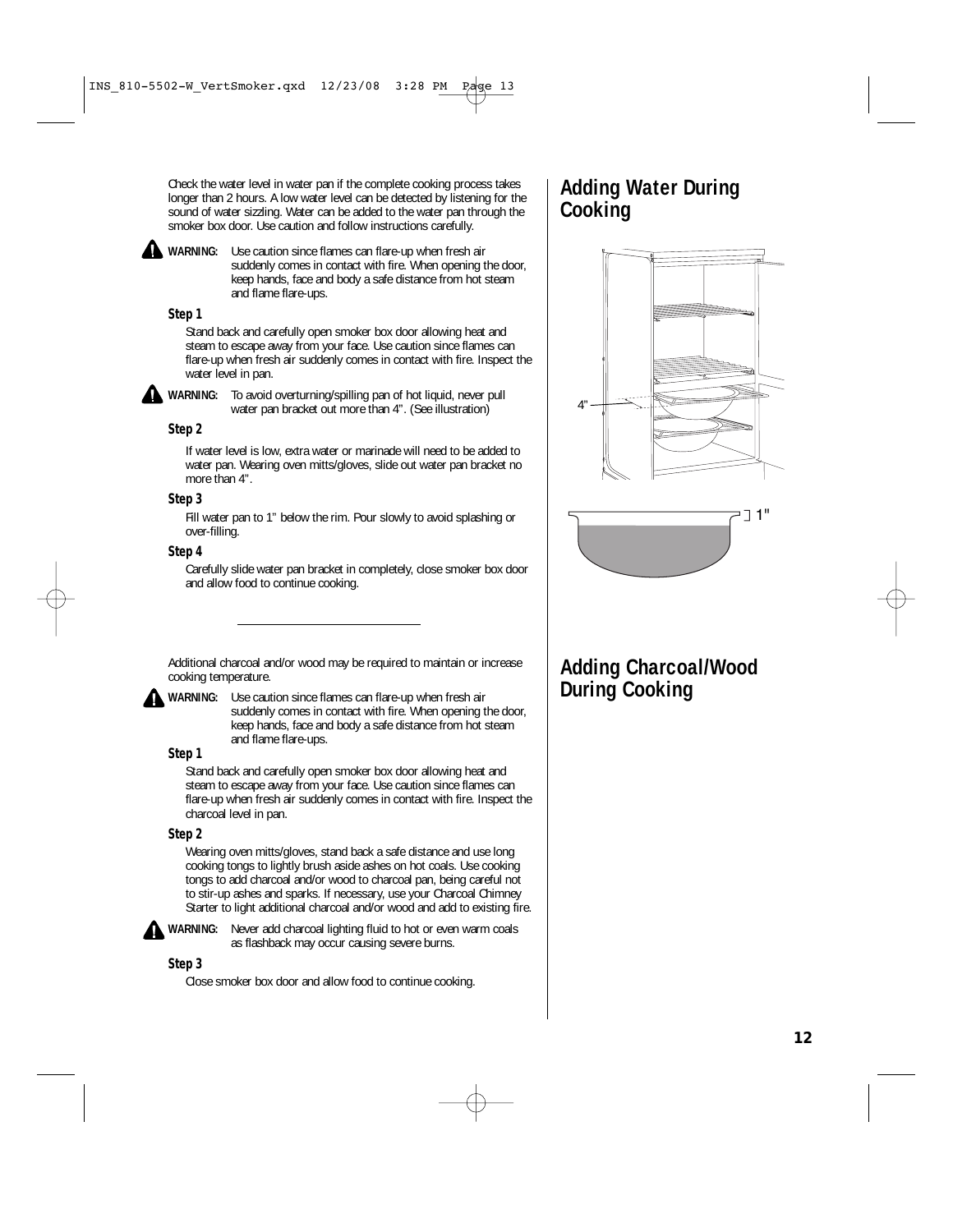# **AFTER-USE SAFETY**

## **WARNING**

- Always allow smoker and all components to cool completely before handling.
- Never leave coals and ashes in smoker unattended. Make sure coals and ashes are completely extinguished before removing.
- Before smoker can be left unattended, remaining coals and ashes must be removed from smoker. Use caution to protect yourself and property. Place remaining coals and ashes in a non-combustible metal container and completely saturate with water. Allow coals and water to remain in metal container 24 hours prior to disposing.
- Extinguished coals and ashes should be placed a safe distance from all structures and combustible materials.
- With a garden hose, completely wet surface beneath and around the smoker to extinguish any ashes, coals or embers which may have fallen during the cooking or cleaning process.
- Cover and store smoker in a protected area away from children and pets.

## **Proper Care & Maintenance**

- Cure your smoker periodically throughout the year to protect against excessive rust.
- To protect your smoker from excessive rust, the unit must be properly cured and covered at all times when not in use.
- Wash cooking grills and water pan with hot, soapy water, rinse well and dry. Lightly coat grills with vegetable oil or vegetable oil spray.
- Clean inside and outside of smoker by wiping off with a damp cloth. Apply a light coat of vegetable oil or vegetable oil spray to the interior surface to prevent rusting. Do not coat charcoal pan.
- If rust appears on the exterior surface of your smoker, clean and buff the affected area with steel wool or fine grit emery cloth. Touch-up with a good quality high-temperature resistant paint.
- Never apply paint to the interior surface. Rust spots on the interior surface can be buffed, cleaned, then lightly coated with vegetable oil or vegetable oil spray to minimize rusting.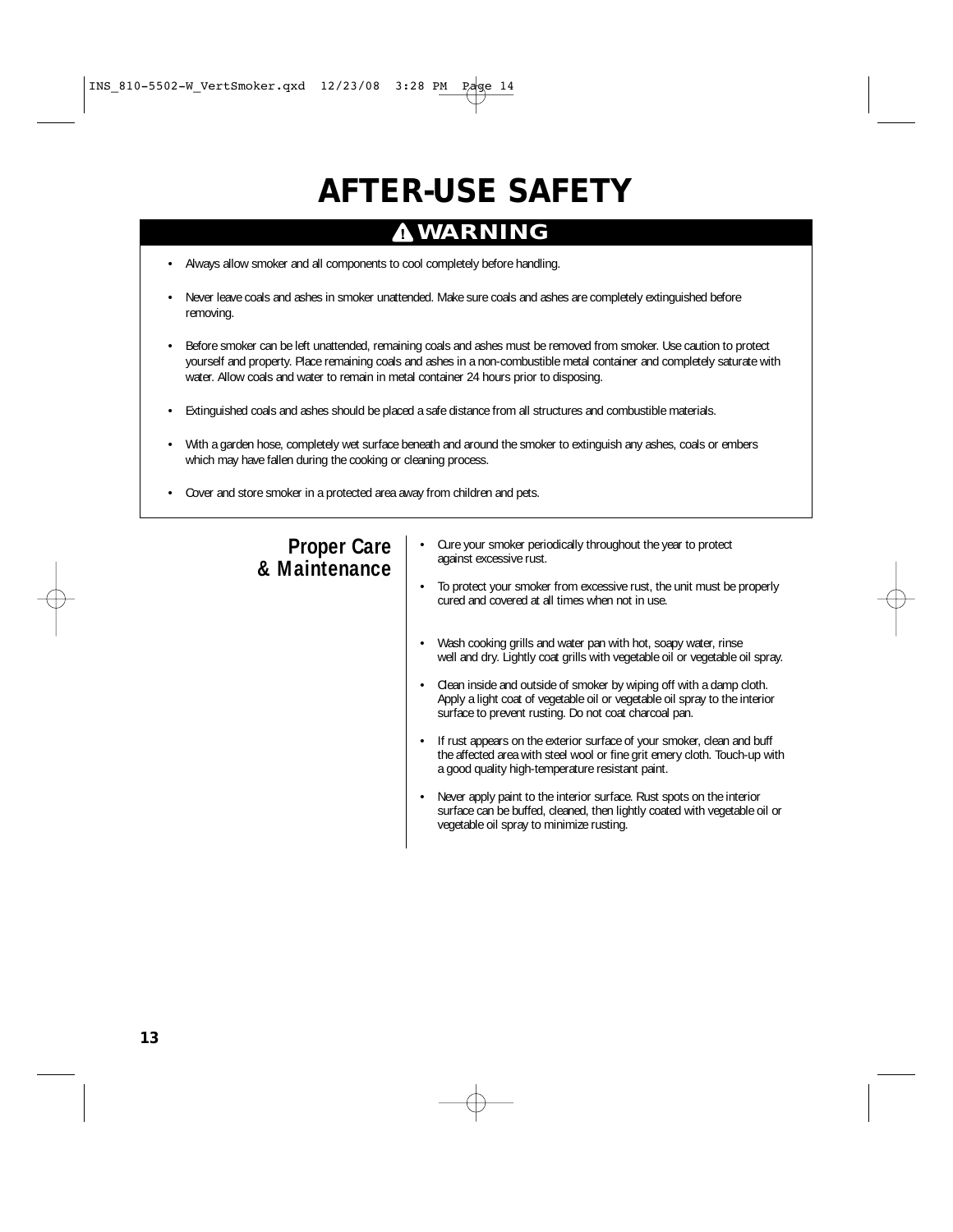# **ADVERTENCIAS IMPORTANTES DE SEGURIDAD**

**QUEREMOS QUE USTED ENSAMBLE Y UTILICE SU AHUMADOR DE LA MANERA MÁS SEGURA POSIBLE. LA FINALIDAD DE ESTE SÍMBOLO DE ALERTA DE SEGURIDAD ES ATRAER SU ATENCIÓN A LOS POSIBLES RIESGOS INHERENTES EN EL ENSAMBLADO Y USO DE SU AHUMADOR.** 

**CUANDO VEA EL SÍMBOLO DE ALERTA DE SEGURIDAD, ¡LEA DETENIDAMENTE LA INFORMACIÓN QUE SIGUE!** 

### **LEA CUIDADOSAMENTE TODAS LAS ADVERTENCIAS E INSTRUCCIONES DE SEGURIDAD ANTES DE ENSAMBLAR Y UTILIZAR SU AHUMADOR.**

# **ADVERTENCIA**

- Utilice este ahumador solo sobre una superficie estable dura, nivelada, no combustible (concreto, piso, etc.) capaz de aguantar el peso del ahumador. Nunca lo utilice sobre superficies de madera o de otro tipo que podrían quemarse.
- Tiene que haber un espacio de 10 pies (3.3 m) entre el ahumador y materiales combustibles (arbustos, árboles, terrazas de madera, cercas, edificios, etc.) o una construcción en todo momento en que el ahumador está en uso. No coloque el ahumador debajo del voladizo de un techo u otro lugar cerrado.
- PARA USO EXTERNO ÚNICAMENTE. No debe operarse en interiores o en una zona cerrada.
- Para uso casero solamente. No utilice este ahumador para otra finalidad que no sea la indicada.
- Recomendamos el uso del encendedor de chimenea de carbón para evitar el peligro que acarrea el líquido encendedor de carbón. Si decide usar este líquido, use sólo aquél aprobado para encender carbón. Lea detenidamente las advertencias e instrucciones del fabricante del líquido encendedor de carbón antes de usar ese producto. Almacene el líquido encendedor de carbón a buena distancia del ahumador.
- Al usar líquido encendedor de carbón, deje que el carbón se queme con la puerta de la caja del ahumador abierta hasta que esté cubierto ligeramente por ceniza (aproximadamente 20 minutos). Así, el líquido encendedor de carbón se habrá consumido totalmente. Si no lo hace, los gases de la combustión del líquido encendedor de carbón podrían quedar atrapados en el ahumador y causar una explosión o un incendio repentino cuando se abra la puerta de la caja del ahumador.
- Nunca emplee carbón al cual se ha añadido previamente líquido encendedor. Use sólo carbón común y corriente de buena calidad o una mezcla de carbón y madera.
- No utilice gasolina, queroseno o alcohol para encender el carbón. El empleo de uno de estos productos o uno similar podría causar una explosión con posibles lesiones graves a la persona.
- Nunca añada líquido encendedor de carbón que ya está caliente porque puede ocurrir un retroceso de la llama que causaría quemaduras graves.
- Coloque el ahumador en una zona no accesible para niños y mascotas. La supervisión estricta es necesaria cuando se está usando el ahumador.
- No deje el ahumador desatendido durante el uso.
- Añada carbón y/o leña con suma precaución y siga las instrucciones de la sección "Cómo añadir carbón o leña durante el cocimiento" de este manual.
- Para evitar que se voltee o derrame el líquido caliente de la bandeja, nunca jale el soporte de la bandeja de agua más de 4" (10 cm). Vea la ilustración de la sección "Cómo añadir carbón o leña durante el cocimiento" de este manual.
- No almacene o utilice el ahumador cerca de gasolina u otros líquidos inflamables, gases o donde se encuentren vapores inflamables.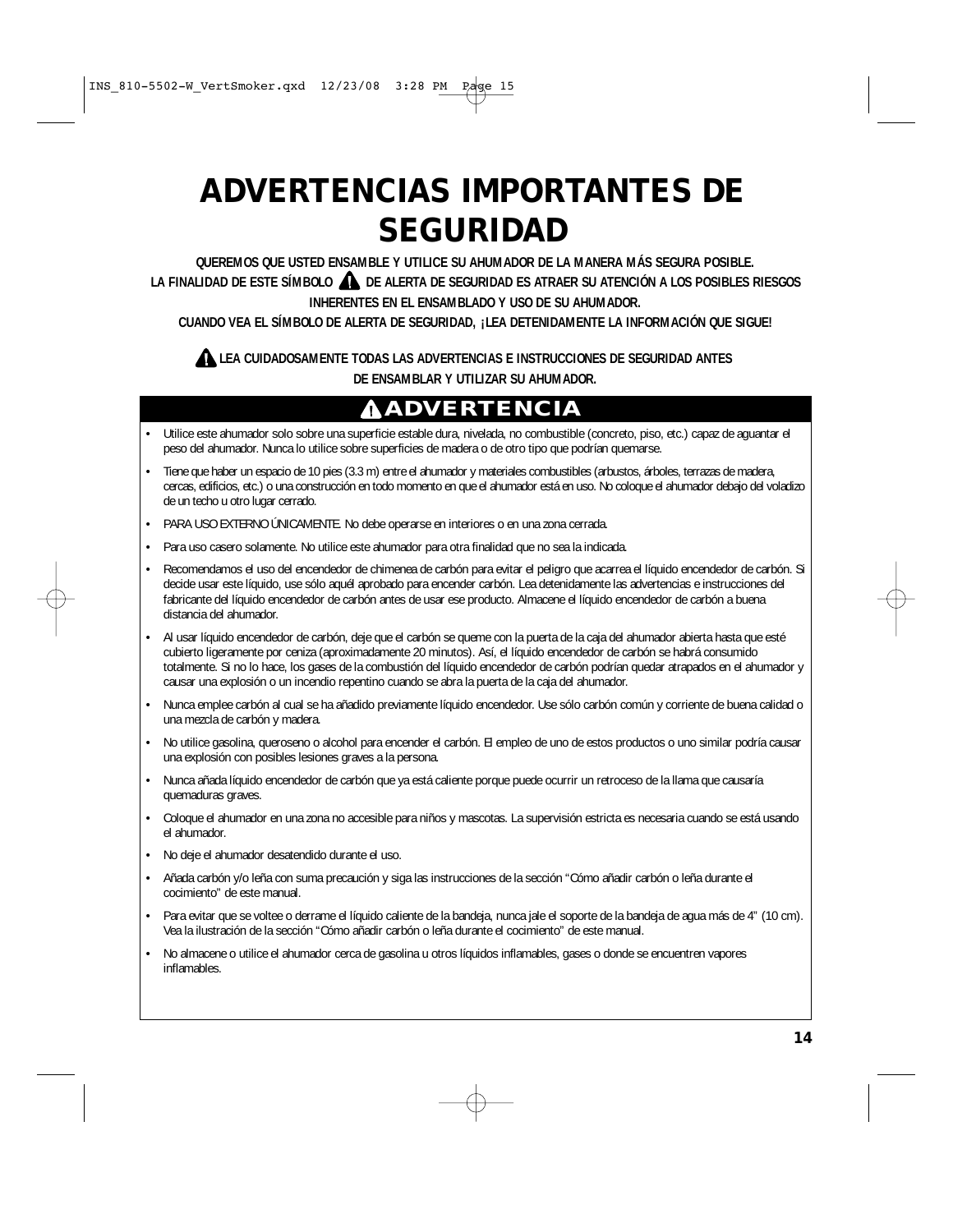# **ADVERTENCIA**

- El ahumador está caliente al usarse. Para evitar quemaduras:
	- NO intente mover el ahumador.
	- Póngase guantes protectores o guantes gruesos para el horno.
	- NO toque ninguna superficie caliente del ahumador.
	- NO se ponga ropa suelta y cuídese de que su pelo no toque el ahumador.
- Tenga precaución ya que las llamas pueden crecer súbitamente cuando aire fresco hace contacto con el fuego. Al abrir la puerta, mantenga sus manos, cara y cuerpo a una distancia segura del vapor caliente y las llamas crecidas.
- No permita que carbón o leña permanezcan en las paredes del ahumador ya que disminuirían mucho la vida útil del metal y afectarían el acabado de su ahumador.
- Tenga precaución al ensamblar y utilizar su ahumador para que no se raspe o corte en los posibles bordes filosos de las piezas metálicas. Tenga precaución al alcanzar algo dentro o debajo del ahumador.
- Cuando haya viento, coloque el ahumador en un lugar externo protegido del viento.
- Nunca deje carbón y ceniza en el ahumador sin que alguien esté presente. Antes de dejar al ahumador desatendido, debe sacar el carbón y la ceniza sobrantes del ahumador. Tenga precaución para proteger su persona y propiedad. Con cuidado, coloque el carbón y la ceniza que sobraron en un recipiente metálico no combustible y llénelo completamente con agua. Deje el carbón y la ceniza en el recipiente metálico por 24 horas antes de tirarlos.
- El carbón y la ceniza que se extinguieron deben ponerse a una buena distancia de toda estructura y materiales combustibles e inflamables.
- Con una manguera de jardín, moje totalmente la superficie debajo y alrededor del ahumador para extinguir toda ceniza, carbón o carbón ardiente que pudo haberse caído durante el cocimiento o la limpieza.
- Tras cada uso, y una vez que el ahumador se haya enfriado completamente, límpielo muy bien y vuelva a aplicar una capa de aceite al interior para evitar su oxidación. Cubra el ahumador para protegerlo de oxidación excesiva.
- Tenga precaución al levantar o mover el ahumador para que no se tuerza ni lesione su espalda. Quizá necesite la ayuda de otra persona para mover el ahumador.
- Recomendamos tener a la mano un extintor. Consulte con las autoridades locales correspondientes para saber el tamaño y tipo indicado de extintor.
- Guarde su ahumador lejos del alcance de los niños y en un lugar seco cuando no lo use.
- Elimine debidamente todo material de empaque.

#### **TENGA PRECAUCIÓN Y SENTIDO COMÚN AL OPERAR SU AHUMADOR.**

#### **LA PERSONA QUE NO SIGA LAS DIRECTRICES Y ADVERTENCIAS DE SEGURIDAD DE ESTE MANUAL PODRÍA LESIONARSE GRAVEMENTE O TENER DAÑOS A LA PROPIEDAD.**

#### **GUARDE ESTE MANUAL PARA CONSULTARLO EN EL FUTURO.**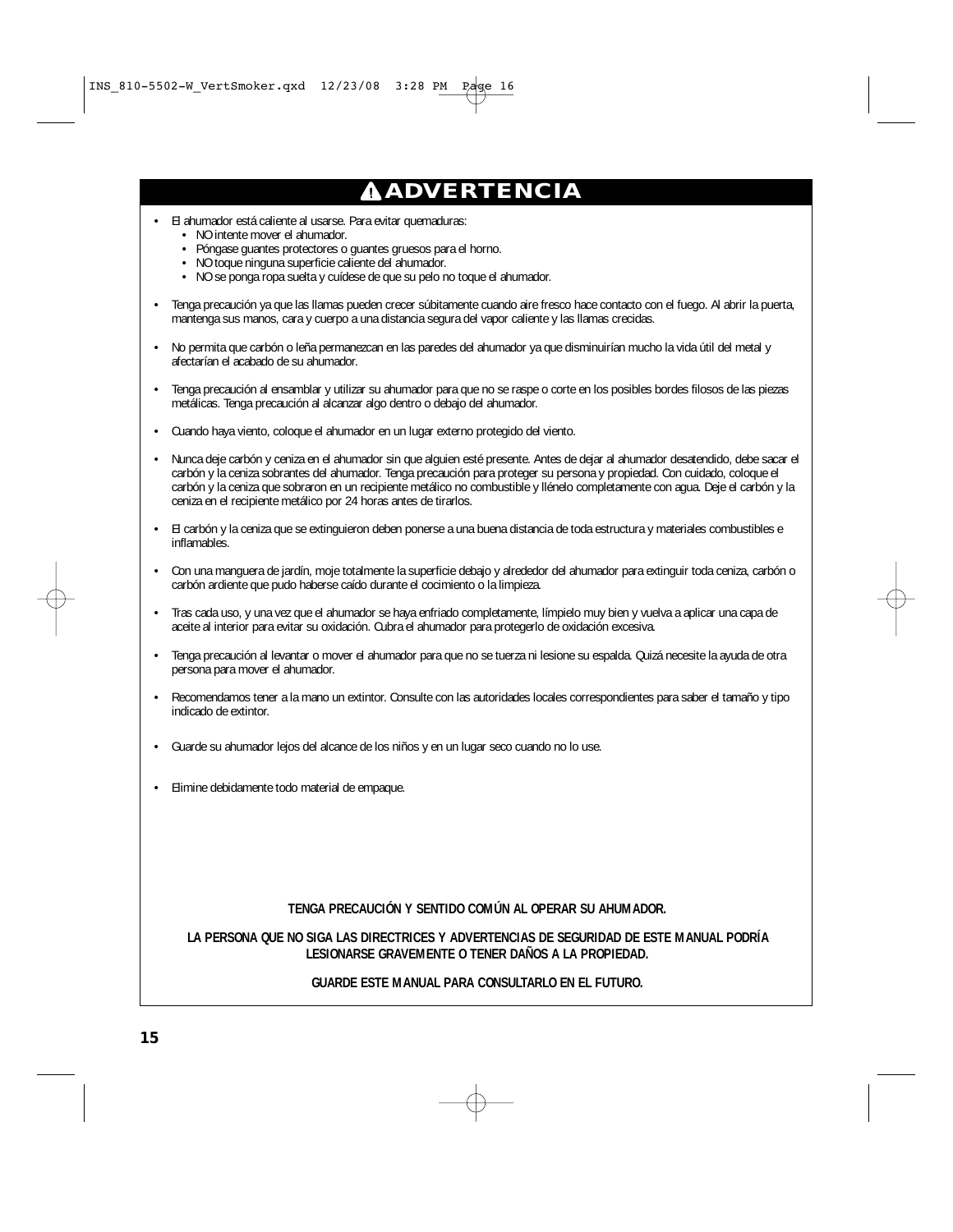# **INSTRUCCIONES DE ENSAMBLADO**

**LEA CUIDADOSAMENTE TODAS LAS ADVERTENCIAS DE SEGURIDAD E INSTRUCCIONES DE ENSAMBLADO ANTES DE ENSAMBLAR Y UTILIZAR SU AHUMADOR.**



Inspeccione el contenido de la caja para cerciorarse de que no falte ninguna pieza y todas estén intactas.

Recomendamos que dos personas ensamblen esta unidad conjuntamente. Se necesitan las siguientes herramientas para ensamblar este ahumador vertical:

- Llave de tuercas ajustable
- Destornillador Phillips

### **LISTA DE PIEZAS – AHUMADOR VERTICAL:**

- 1 Caja del ahumador **1**
- 2 Parrillas para cocinar **2**
- Bandeja de agua **3**
- Soporte de la bandeja de agua **4**
- Bandeja para el carbón **5**
- Patas **6**
- Soporte de la bandeja para carbón  $(7)$  1
- 2 Manijas de las puertas con resortes, **8** arandelas y soportes retenedores de puertas
- 1 Indicador de temperatura **9**
- 2 Manijas laterales **10**
- 8 Rieles laterales **11**
- 4 Amortiguadores de las ventilas de aire **12**

### **LA BOLSA DE PIEZAS CONTIENE:**

- 20 Pernos M6 x 16 mm cabeza Phillips
- 4 Pernos M5 x 16 mm cabeza Phillips
- 4 Tuercas M6
- 4 Juntas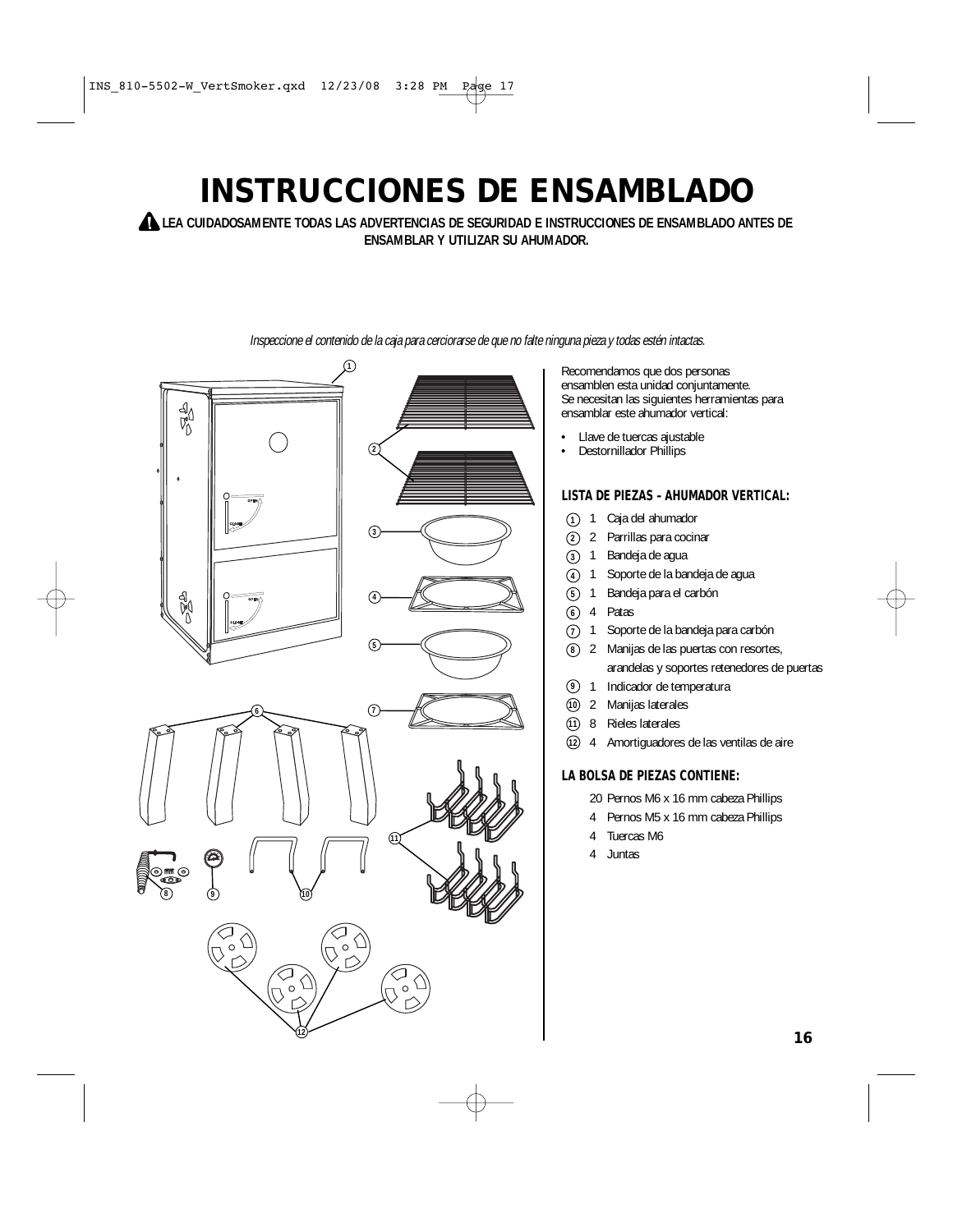Elija una zona buena y despejada para el ensamble y dígale a un amigo que le ayude a armar su ahumador. Con cuidado, saque todos los componentes de la caja del ahumador. Ponga un cartón debajo para proteger el acabado del ahumador y la zona del ensamblado.

#### **Paso 1**

Deslice las arandelas y el resorte al extremo con seguro de la manija como se ilustra. Introduzca la manija a través del orificio de la puerta y deslice el soporte retenedor de la puerta sobre la manija. Fije el soporte retenedor de la puerta con los dos pernos de cabeza Phillips M6 x 16 mm. Haga lo mismo con la otra puerta.

NOTA: Las manijas de las puertas deben empujarse mientras se gira la manija a la posición "CLOSE" (cerrar).

#### **Paso 2**

Inserte los dos pernos M5 x 16 mm y las juntas por afuera y rosca dentro de los agujeros en el gabinete lateral según lo ilustrado. Apriete con seguridad. Termine los pasos para ambos montaje del gabinete.

- **ADVERTENCIA:** Tenga precaución al levantar o mover el ahumador para que no se tuerza ni lesione su espalda. Quizá necesite la ayuda de otra persona para mover el ahumador.
	- NOTA: Voltee la caja del ahumador con la ayuda de otra persona. Asegúrese de que la puerta esté bien cerrada para que no se lesione.

#### **Paso 3**

Una las patas a la parte inferior del ahumador con doce pernos de cabeza Phillips M6 x 16 mm.



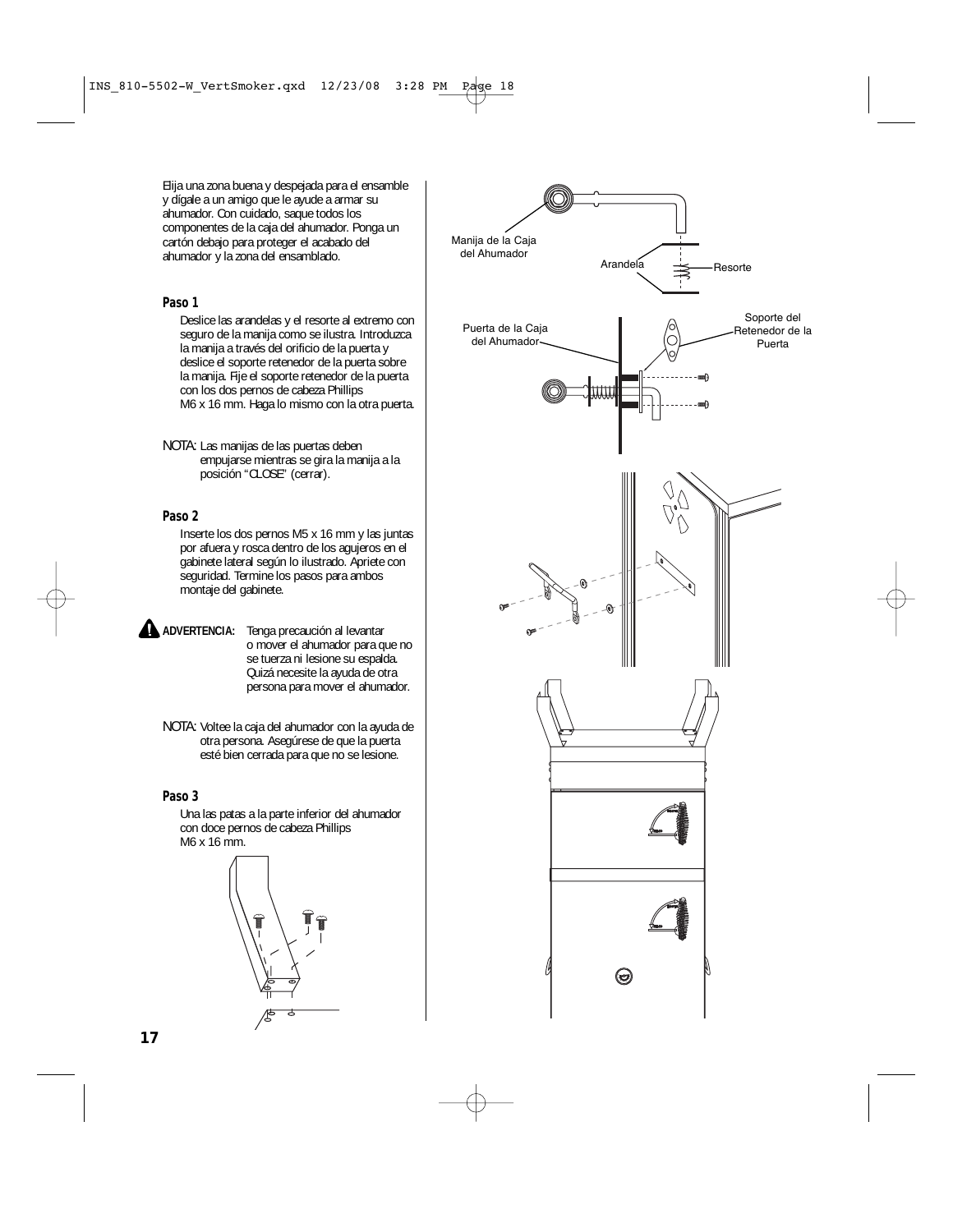

**ADVERTENCIA:** Tenga precaución al levantar o mover el ahumador para que no se tuerza ni lesione su espalda. Quizá necesite la ayuda de otra persona para mover el ahumador.

NOTA: Con la ayuda de un amigo, voltee la caja del ahumador con las patas a posición vertical.

#### **Paso 4**

Una los cuatro amortiguadores de las ventilas de aire a los lados de la caja del ahumador con cuatro tuercas M6 y pernos M6 x 16 mm cabeza Phillips.

### **Paso 5**

Introduzca los ocho rieles laterales a la caja del ahumador. Éstos serán los anaqueles de las parrillas para cocinar y los soportes de las bandejas para el agua o carbón.

### **Paso 6**

Coloque la bandeja para el carbón a su soporte correspondiente y este último a los anaqueles inferiores de la caja del ahumador.

### **Paso 7**

Coloque la bandeja de agua a su soporte correspondiente y este último a los anaqueles encima de la bandeja para el carbón.

### **Paso 8**

Coloque las parrillas para cocinar a los dos anaqueles superiores de la caja del ahumador.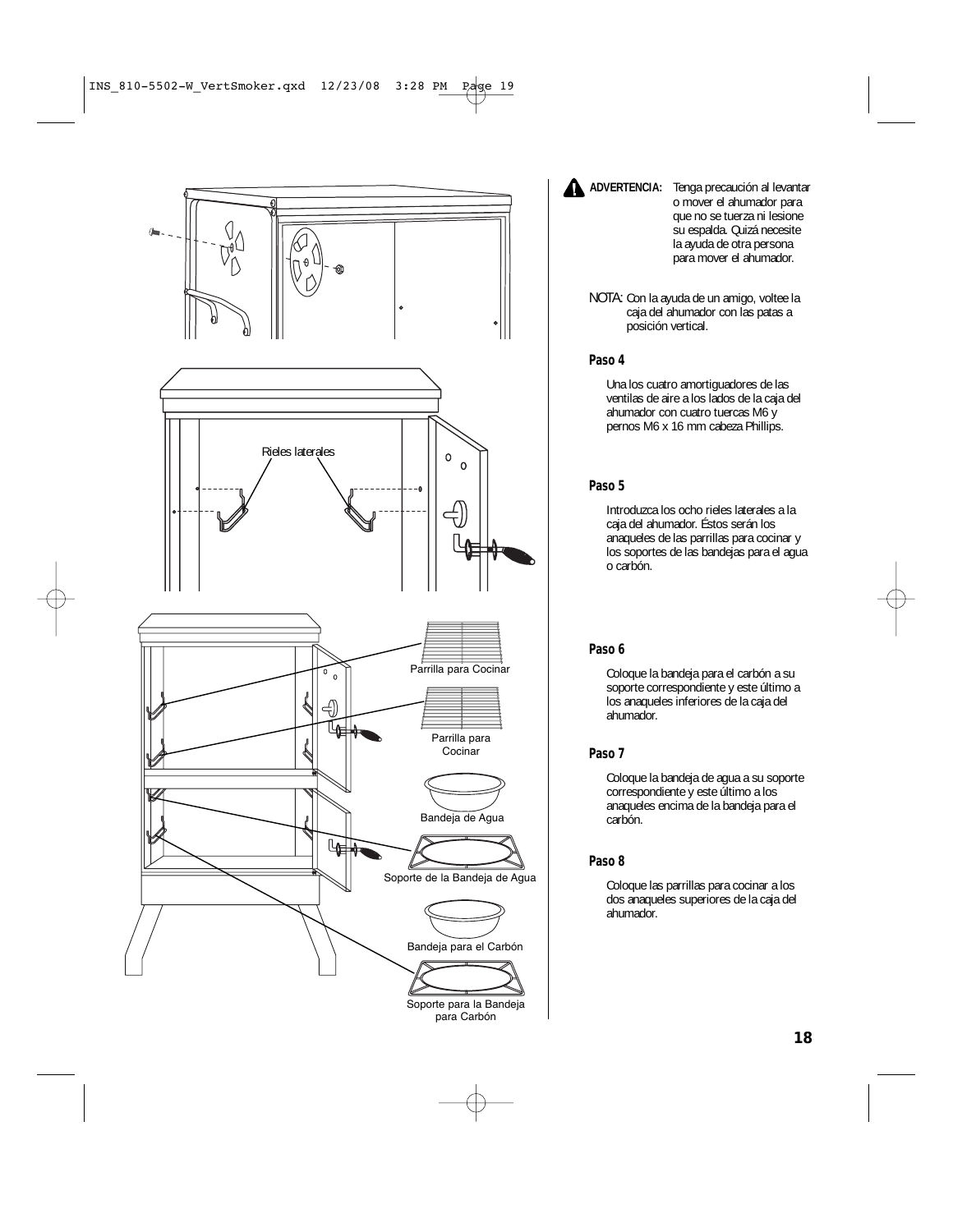

Ahumador Vertical (ensamblado)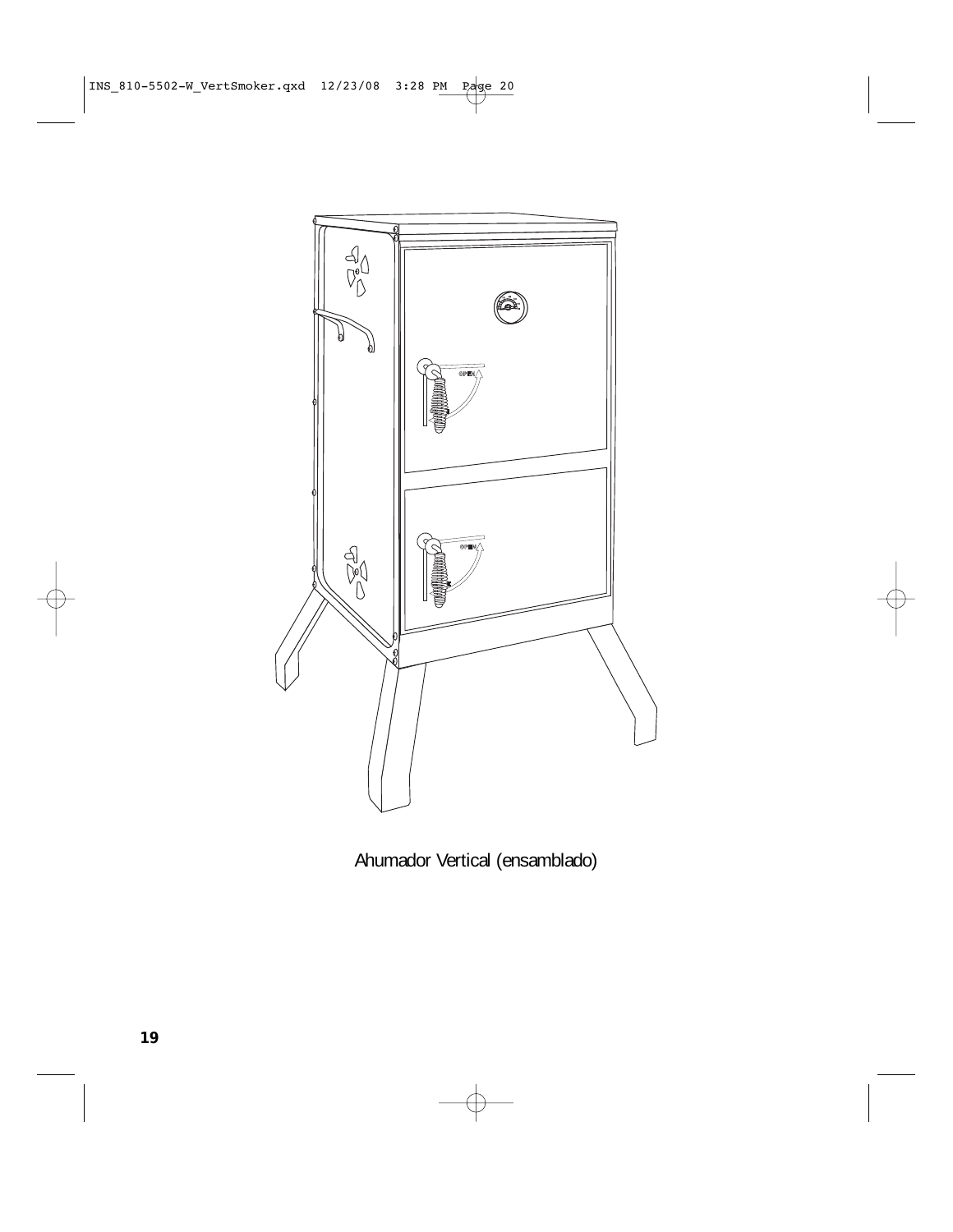# **PREPARACIÓN PARA EL USO E INSTRUCCIONES DE ENCENDIDO**

**COLOQUE EL AHUMADOR EN EL EXTERIOR, SOBRE UNA SUPERFICIE DURA, NIVELADA Y NO COMBUSTIBLE, LEJOS DEL VOLADIZO DE UN TECHO O DE CUALQUIER MATERIAL COMBUSTIBLE. NUNCA LO PONGA SOBRE SUPERFICIES DE MADERA O DE OTRO TIPO QUE PUDIESEN QUEMARSE. ALEJE EL AHUMADOR DE PUERTAS O VENTANAS ABIERTAS PARA QUE EL HUMO NO ENTRE A LA CASA. CUANDO HAGA VIENTO, COLOQUE EL AHUMADOR EN UN LUGAR EXTERNO PROTEGIDO DEL VIENTO.** 

#### **LEA DETENIDAMENTE TODAS LAS ADVERTENCIAS E INSTRUCCIONES DE SEGURIDAD ANTES DE UTILIZAR SU AHUMADOR.**

Antes de utilizar su ahumador vertical por primera vez, siga detenidamente las instrucciones dadas a continuación para curar su ahumador porque la curación minimizará daños al acabado de la superficie y además le quitará al ahumador el olor a pintura para evitar que la primera comida preparada en su ahumador vertical no tenga un sabor no natural.

**IMPORTANTE:** Para proteger su ahumador de oxidación excesiva, debe curar debidamente la unidad y mantenerla cubierta en todo momento cuando no la use.

#### **Paso 1**

Saque la bandeja de agua del ahumador. Aplique o rocíe una capa ligera de aceite vegetal a todas las superficies del interior del ahumador vertical, incluyendo las parrillas para cocinar. No le aplique ninguna capa a las bandejas para carbón.

#### **Paso 2**

Siga las instrucciones dadas a continuación al pie de la letra para encender y mantener el fuego. Puede usar carbón o una mezcla de carbón y leña como combustible para su ahumador vertical (consulte la sección "Cómo añadir carbón o leña durante el cocimiento" de este manual).



**ADVERTENCIA:** Nunca emplee carbón que ya contenga líquido encendedor. Use sólo carbón común y corriente de buena calidad o una mezcla de carbón y leña.

Si emplea un encendedor de chimenea para carbón, siga todas las advertencias e instrucciones del fabricante concernientes al uso de su producto. Necesitará quitar las parrillas inferiores para cocinar para que haya suficiente lugar para el encendedor de chimenea para carbón. Comience con 5 a 6 libras (2.5 a 3 kg) de carbón, suficiente para cocinar con él una vez terminado el curado. Cuando el carbón ya esté ardiendo bien, ponga unos trozos de carbón caliente en el centro de la bandeja para carbón y luego reemplace las parrillas para cocinar.

NOTA: Para prolongar la vida útil de su ahumador, cerciórese de que ni el carbón ni la leña caliente toquen las paredes del ahumador.

#### **SI EMPLEA EL ENCENDEDOR DE CHIMENEA PARA CARBÓN, SIGA EN EL PASO 5**

Si eligió emplear líquido para encender carbón, use SOLAMENTE líquido encendedor de carbón. Es decir, no use gasolina, queroseno, alcohol u otros materiales inflamables para encender el carbón. Siga todas las instrucciones y advertencias del fabricante concernientes al uso de su producto. Comience con 5 a 6 libras (2.5 a 3 kg) de carbón, suficiente para cocinar con él una vez terminado el curado. Ponga el carbón en el centro de la bandeja para carbón.

## **Cómo curar su ahumador**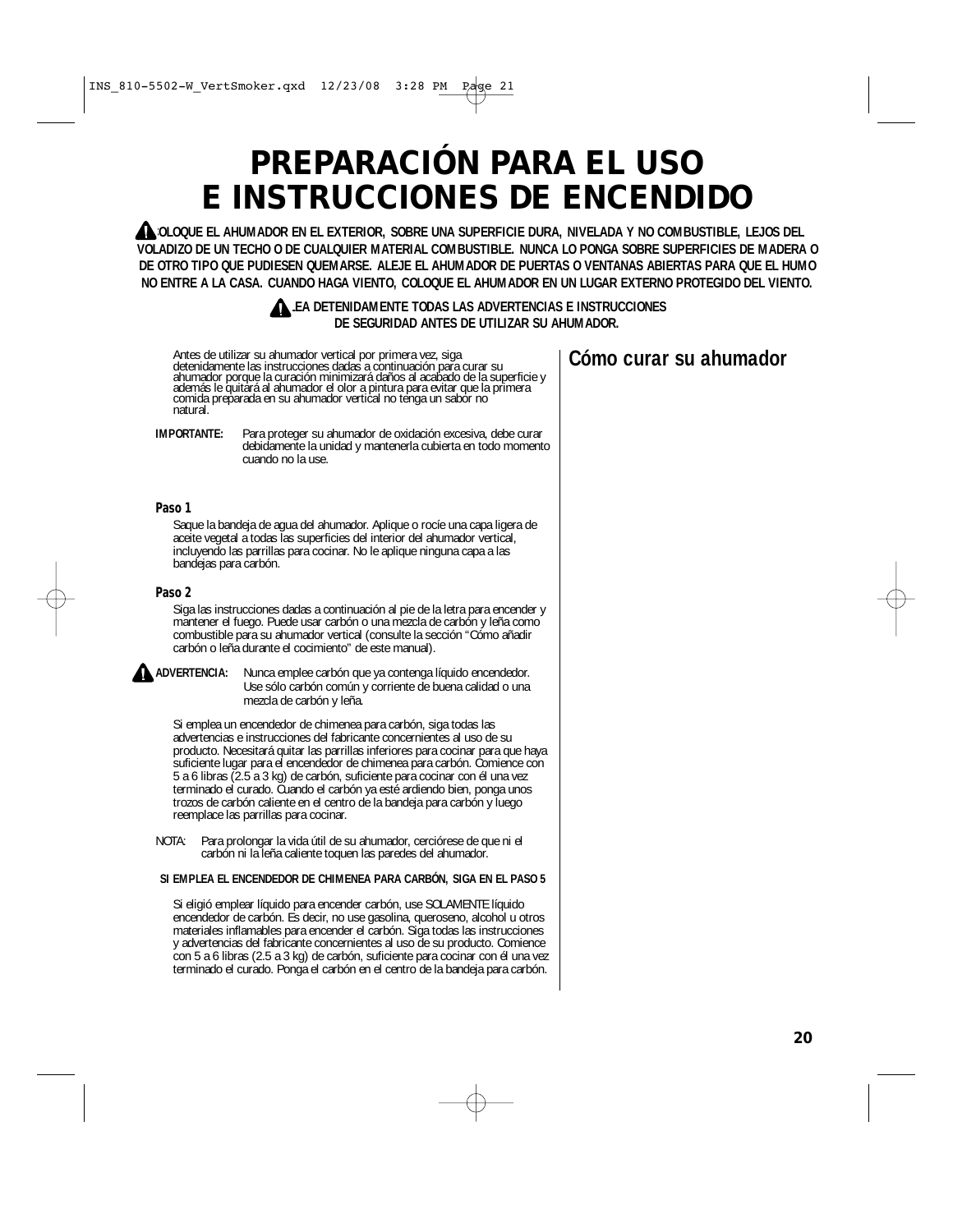#### **Paso 3**

Sature el carbón con el líquido encendedor. Con la puerta de la caja del ahumador abierta, espere de 2 a 3 minutos para que el líquido encendedor de carbón lo penetre. Guarde el líquido encendedor de carbón a buena distancia del ahumador.

#### **Paso 4**

Con la puerta de la caja del ahumador abierta, aléjese y cuidadosamente encienda el carbón. Deje que arda hasta que lo cubra una ligera capa de ceniza (aproximadamente 20 minutos).



**ADVERTENCIA:** Debe dejar que el líquido encendedor de carbón se consuma por completo antes de cerrar la puerta de la caja del ahumador (aproximadamente 20 minutos). No hacerlo podría hacer que quedaran atrapados los gases del líquido encendedor de carbón en la caja del ahumador, los cuales podrían causar una explosión o un incendio repentino al abrir la puerta.

#### **Paso 5**

Con el carbón ardiendo bien, cierre la puerta de la caja del ahumador. Deje que el carbón arda ininterrumpidamente por 2 horas.

#### **Paso 6**

Suba la temperatura en el indicador de calor ajustando los amortiguadores de las ventilas de aire o añadiendo más carbón o una mezcla de carbón y leña (consulte la sección "Cómo añadir carbón o leña durante el cocimiento" de este manual). Mantenga el fuego por 1 hora y luego deje que la unidad se enfríe totalmente.

NOTA: Es importante no raspar ni tallar el exterior del ahumador durante el curado.

**IMPORTANTE:** Para proteger su ahumador de la oxidación excesiva, debe curar la unidad periódicamente y mantenerla cubierta en todo momento cuando no la use.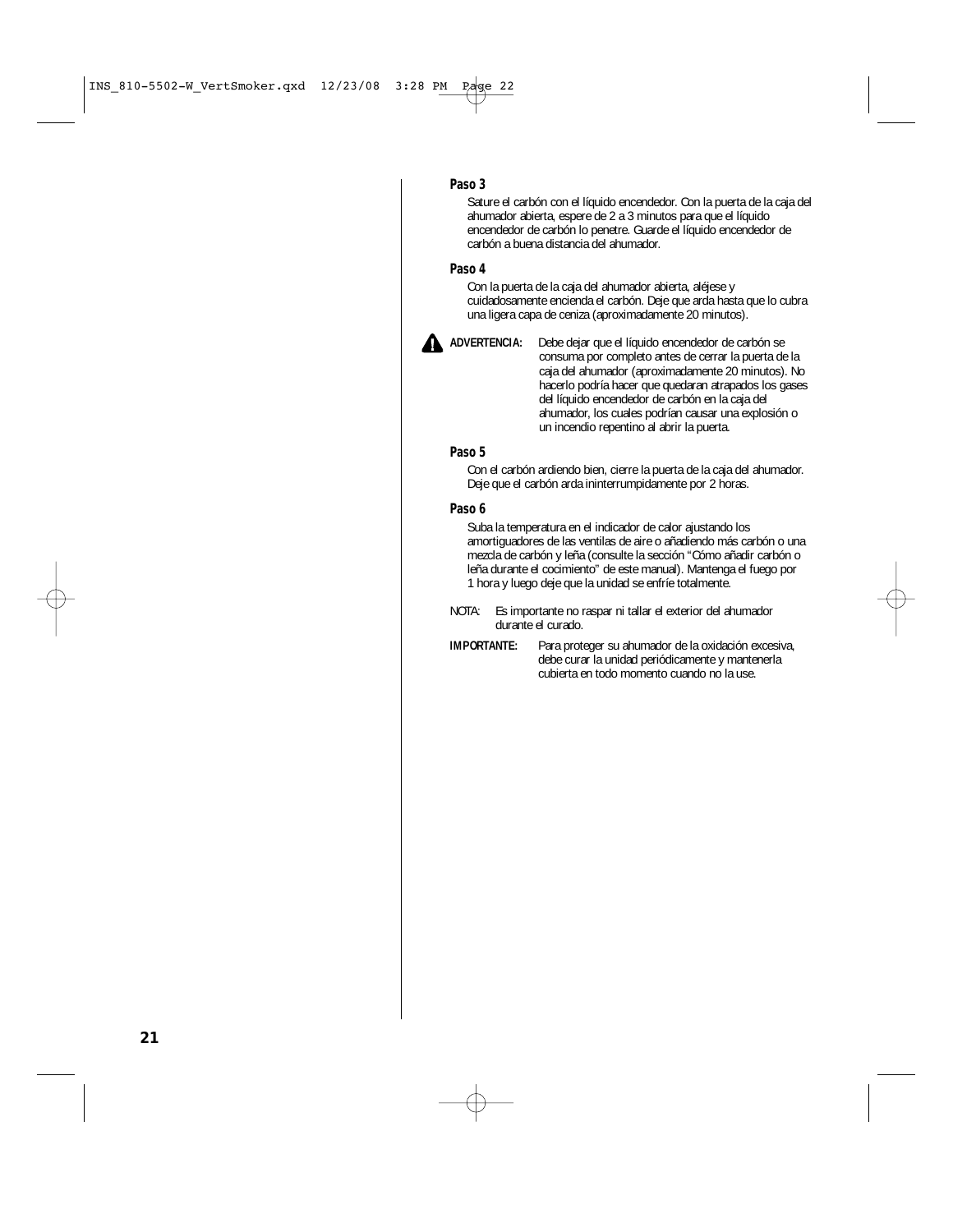# **INSTRUCCIONES DE OPERACIÓN**

**COLOQUE EL AHUMADOR EN EL EXTERIOR, SOBRE UNA SUPERFICIE DURA, NIVELADA Y NO COMBUSTIBLE, LEJOS DEL VOLADIZO DE UN TECHO O DE CUALQUIER MATERIAL COMBUSTIBLE. NUNCA LO PONGA SOBRE SUPERFICIES DE MADERA O DE OTRO TIPO QUE PUDIESEN QUEMARSE. ALEJE EL AHUMADOR DE PUERTAS O VENTANAS ABIERTAS PARA QUE EL HUMO NO ENTRE A LA CASA. CUANDO HAGA VIENTO, COLOQUE EL AHUMADOR EN UN LUGAR EXTERNO PROTEGIDO DEL VIENTO.**



**LEA DETENIDAMENTE TODAS LAS ADVERTENCIAS E INSTRUCCIONES DE SEGURIDAD ANTES DE UTILIZAR SU AHUMADOR.**

#### **Paso 1**

Saque el soporte de la bandeja de agua y la bandeja misma del ahumador. Siga detenidamente las instrucciones dadas a continuación para hacer el fuego. Puede utilizar carbón o una mezcla de carbón y leña como combustible para su ahumador vertical (consulte la sección "Cómo añadir carbón o leña durante el cocimiento" de este manual).

**ADVERTENCIA:** Nunca emplee carbón que ya contenga líquido encendedor. Use sólo carbón común y corriente de buena calidad o una mezcla de carbón y leña.

Si emplea un encendedor de chimenea para carbón, siga todas las advertencias e instrucciones del fabricante concernientes al uso de su producto. Necesitará quitar las parrillas inferiores para cocinar para que haya suficiente lugar para el encendedor de chimenea para carbón. Comience con 5 a 6 libras (2.5 a 3 kg) de carbón, suficiente para cocinar con él una vez terminado el curado. Cuando el carbón ya esté ardiendo bien, ponga unos trozos de carbón caliente en el centro de la bandeja para carbón y luego reemplace las parrillas para cocinar

NOTA: Para prolongar la vida útil de su ahumador, cerciórese de que el carbón o la leña caliente no toquen las paredes del ahumador.

#### **SI USA EL ENCENDEDOR DE CHIMENEA PARA CARBÓN, VAYA AL PASO 4**

Si eligió emplear el líquido encendedor de carbón, use SÓLO uno que haya sido aprobado para encender carbón. No utilice gasolina, queroseno, alcohol u otros materiales inflamables para encender carbón. Siga todas las advertencias e instrucciones del fabricante concernientes al uso de su producto. Ponga 5 a 6 libras (2.5 a 3 kg) de carbón en la bandeja para carbón.

#### **Paso 2**

Sature el carbón con líquido encendedor. Con la puerta de la caja del ahumador abierta, espere de 2 a 3 minutos para que el líquido encendedor penetre el carbón. Almacene el líquido encendedor de carbón lejos del ahumador.

#### **Paso 3**

Con la puerta de la caja del ahumador abierta, aléjese y con cuidado encienda el carbón y deje que arda hasta que esté cubierto ligeramente por ceniza (aproximadamente 20 minutos). Debe dejar que el líquido encendedor de carbón se consuma totalmente antes de cerrar la puerta de la caja del ahumador.

**ADVERTENCIA:** No hacerlo podría hacer que quedaran atrapados los gases del líquido para encender carbón en la caja del ahumador, los cuales podrían causar una explosión o un incendio repentino al abrir la puerta.

#### **Paso 4**

Con el carbón ardiendo bien, agregue cuidadosamente trozos de leña con pinzas largas para cocinar (consulte las secciones "Leña que imparte sabor" y "Cómo añadir carbón o leña durante el cocimiento" de este manual.)

## **Cómo ahumar**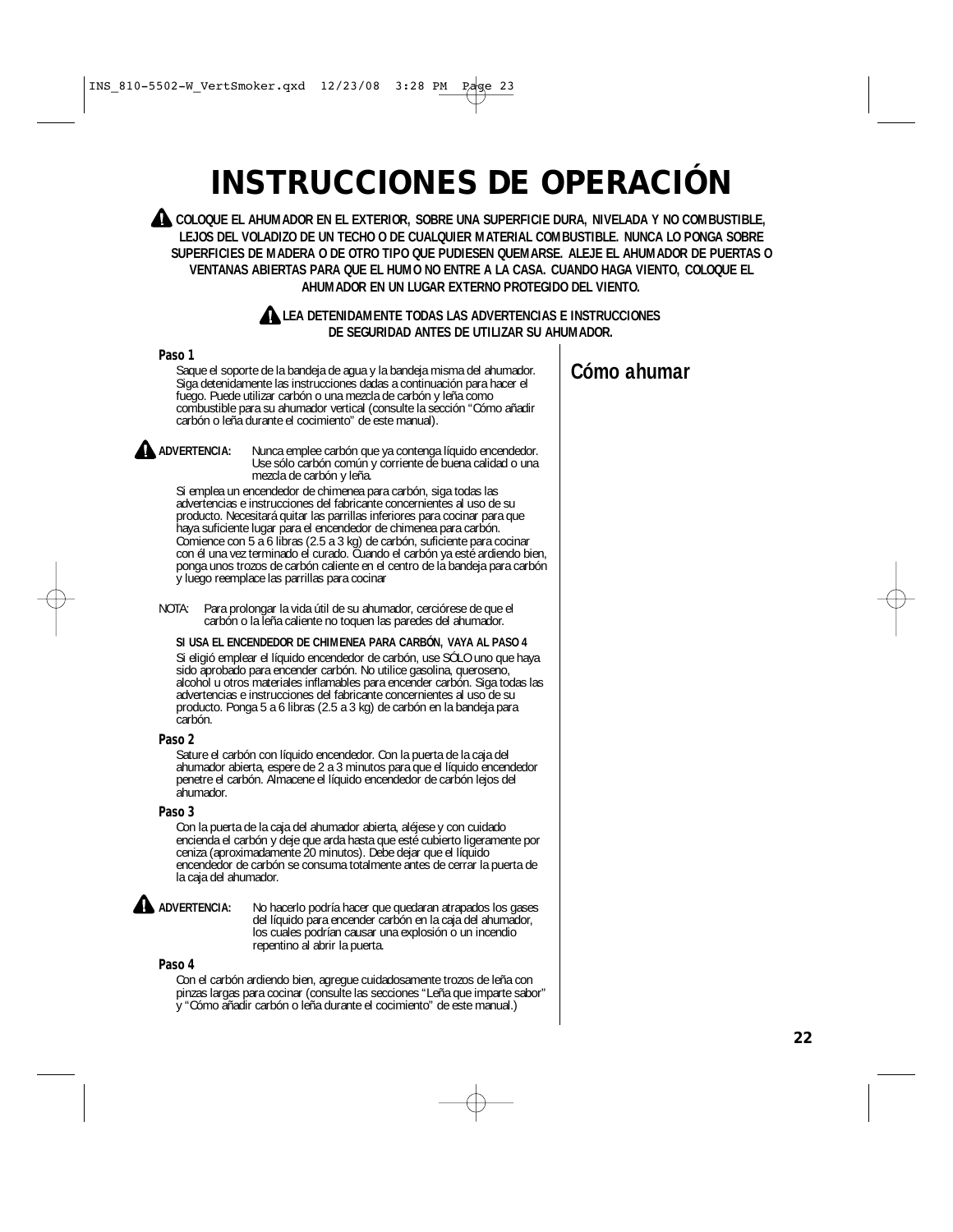1" (2.54 cm)

> **Consejos Sobre cómo Cocinar con Humo**

NOTA: Según el estado del tiempo, una bandeja llena de carbón arderá por 5 a 6 horas.

#### **Paso 5**

Reemplace el soporte de la bandeja de agua y la bandeja misma.



**ADVERTENCIA:** Para evitar que se voltee o derrame el líquido caliente de la bandeja, nunca jale el soporte de la bandeja de agua más de 4" (10 cm). Vea la ilustración de la sección "Cómo añadir carbón o leña durante el cocimiento" de este manual.

#### **Paso 6**

Con cuidado, llene la bandeja de agua con agua caliente o adobo ácido hasta a 1" (2.54 cm) por debajo del borde. Una bandeja llena tiene capacidad para 4 cuartos (1 galón = 3.78 litros) de agua y durará de 2 a 3 horas. No llene demasiado, ya que el agua se saldrá de la bandeja.

#### **Paso 7**

Coloque una sola capa de comida entre las parrillas para cocinar, dejando un espacio entre cada pieza de comida. Así, el humo y el calor húmedo podrán circular uniformemente por todas las piezas. Cierre la puerta de la caja del ahumador.

#### **Paso 8**

Después de 2-3 horas de cocimiento, revise los niveles de agua y carbón siguiendo las instrucciones en las secciones "Cómo añadir agua durante el cocimiento" y "Cómo añadir carbón o leña durante el cocimiento" de este manual.



**ADVERTENCIA:** No permita que se evapore toda el agua de la bandeja. Siempre tenga agua en la bandeja mientras el carbón siga ardiendo. El agua se evaporará y la grasa en la bandeja de agua puede incendiarse.

#### **Paso 9**

La temperatura ideal para ahumar es entre 175° F y 250° F. Para cortes grandes de carne, cocine alrededor de una hora por cada libra (454 g) de carne. **Siempre utilice un termómetro de carne para cerciorarse de que la comida se haya cocido totalmente antes de retirarla del ahumador.**

#### **Paso 10**

Deje que el ahumador se enfríe completamente y luego siga las instrucciones en las secciones "Seguridad después del uso" y "El debido cuidado y mantenimiento" de este manual.

Durante el ahumado, evite caer en la tentación de abrir la puerta de la caja del ahumador para revisar la comida, ya que si lo hace se escaparán el calor y humo, alargando así el tiempo de cocimiento. La comida más cercana al carbón se cocinará y dorará más rápido. Por ello, cambie la comida de lugar a la mitad del ciclo de cocimiento. Si la comida está demasiado dorada o tiene demasiado sabor ahumado, envuélvala con papel aluminio a las pocas horas de haberla ahumado. Esto permitirá que la comida se siga cocinando sin dorarse o ahumarse aún más.



**A PRECAUCIÓN:** Póngase siempre guantes o guantes gruesos de cocina para proteger sus manos. El líquido en la bandeja de agua estará mucho muy caliente y usted puede escaldarse o quemarse. Siempre deje que el líquido se enfríe completamente antes de manipularlo. Fíjese que no todo el líquido se evapore de la bandeja de agua.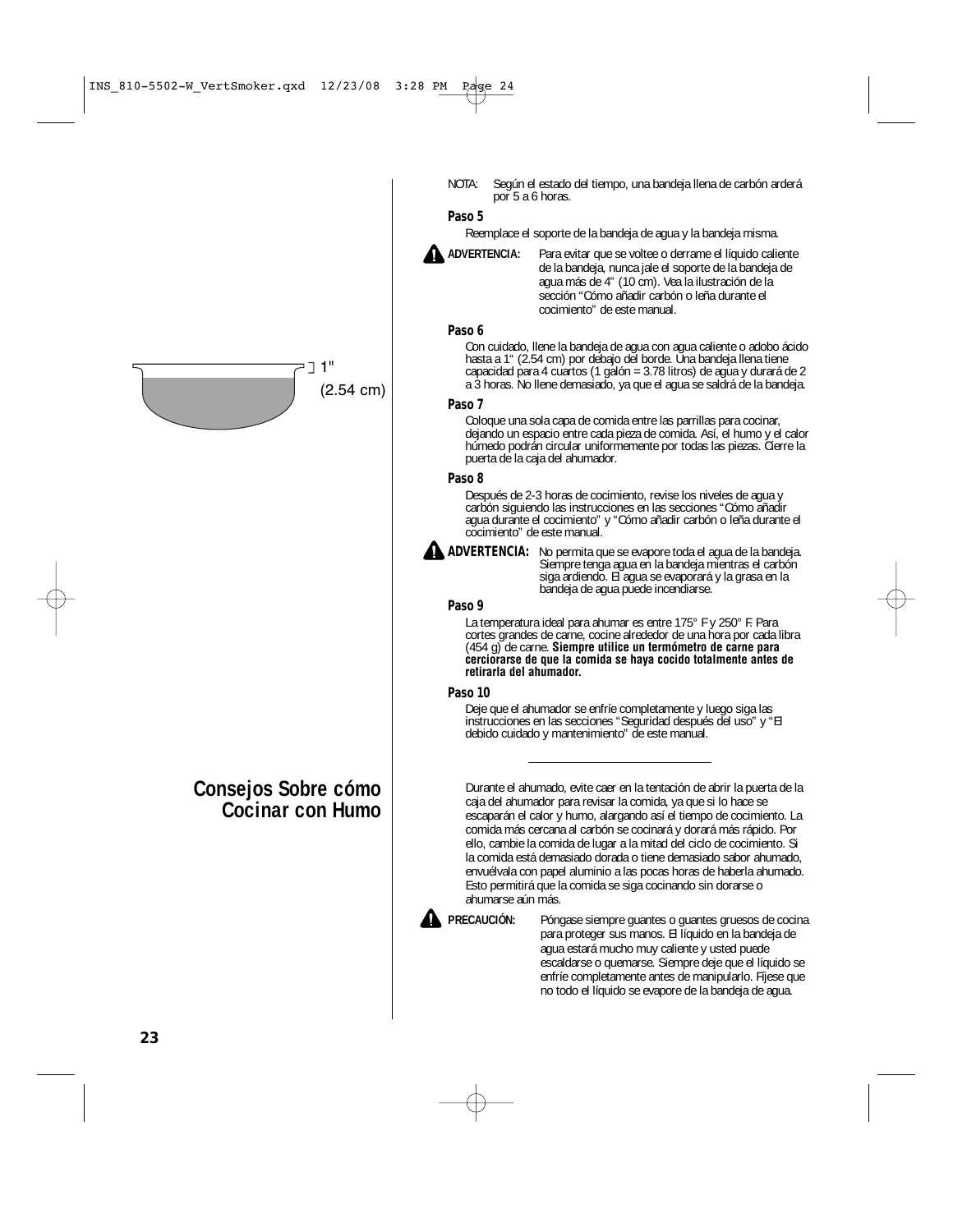Para obtener su sabor ahumado favorito, experimente con trozos, varitas o pedacitos de leña que imparten sabor como la del nogal americano, pacana, manzano, cerezo o mesquite. Puede utilizar la mayor parte de la leña de árboles frutales o de nueces para que imparta sabor ahumado. No use madera resinosa como la del pino porque impartirá un sabor desagradable.

Trozos o varas de leña con una longitud de 3" a 4" (7.5 a 10 cm) y un grosor de 1" a 2" (2.54 a 5 cm) son óptimos. A menos que la leña todavía esté verde, remójela en agua por 30 minutos o envuelva cada pieza en papel aluminio y abra varios agujeros en el papel para que produzca más humo y evitar que consuma demasiado rápido. No es necesaria tanta leña para obtener un buen sabor ahumado. Para el ahumador vertical, recomendamos de 5 a 6 pedazos o varitas de leña. Experimente empleando más leña para impartir un sabor ahumado más fuerte o menos leña para un sabor ahumado más ligero.

No es necesario añadir más leña para impartir sabor una vez comenzado el cocimiento. Sin embargo, quizá sí sea necesario si uno cocina trozos muy grandes de comida. Siga las instrucciones y precauciones en la sección "Cómo añadir carbón o leña durante el cocimiento" de este manual para que no se lesione mientras los añade.

Para mantener o subir la temperatura, abra totalmente los **Cómo Regular el Calor** amortiguadores de las ventilas de aire a los lados de la caja del ahumador. Si la mayor circulación del aire no sube la temperatura lo suficiente, es posible que tenga que añadir más leña o carbón durante el ciclo de cocimiento. Siga las instrucciones en la sección "Cómo añadir carbón o leña durante el cocimiento" de este manual.

NOTA: Leña seca arde con más calor que el carbón, por lo que usted quizá desee aumentar la proporción de leña con respecto al carbón para subir la temperatura de cocimiento. La madera dura como la de encino, nogal americano y mesquite, así como la de árboles frutales y de nueces, son un combustible excelente por la rapidez en que se queman. Cuando emplee madera como combustible, fíjese que esté seca y haya sido curada. NO use madera resinosa como la de pino porque imparte un sabor desagradable.

# **Leña que Imparte Sabor**

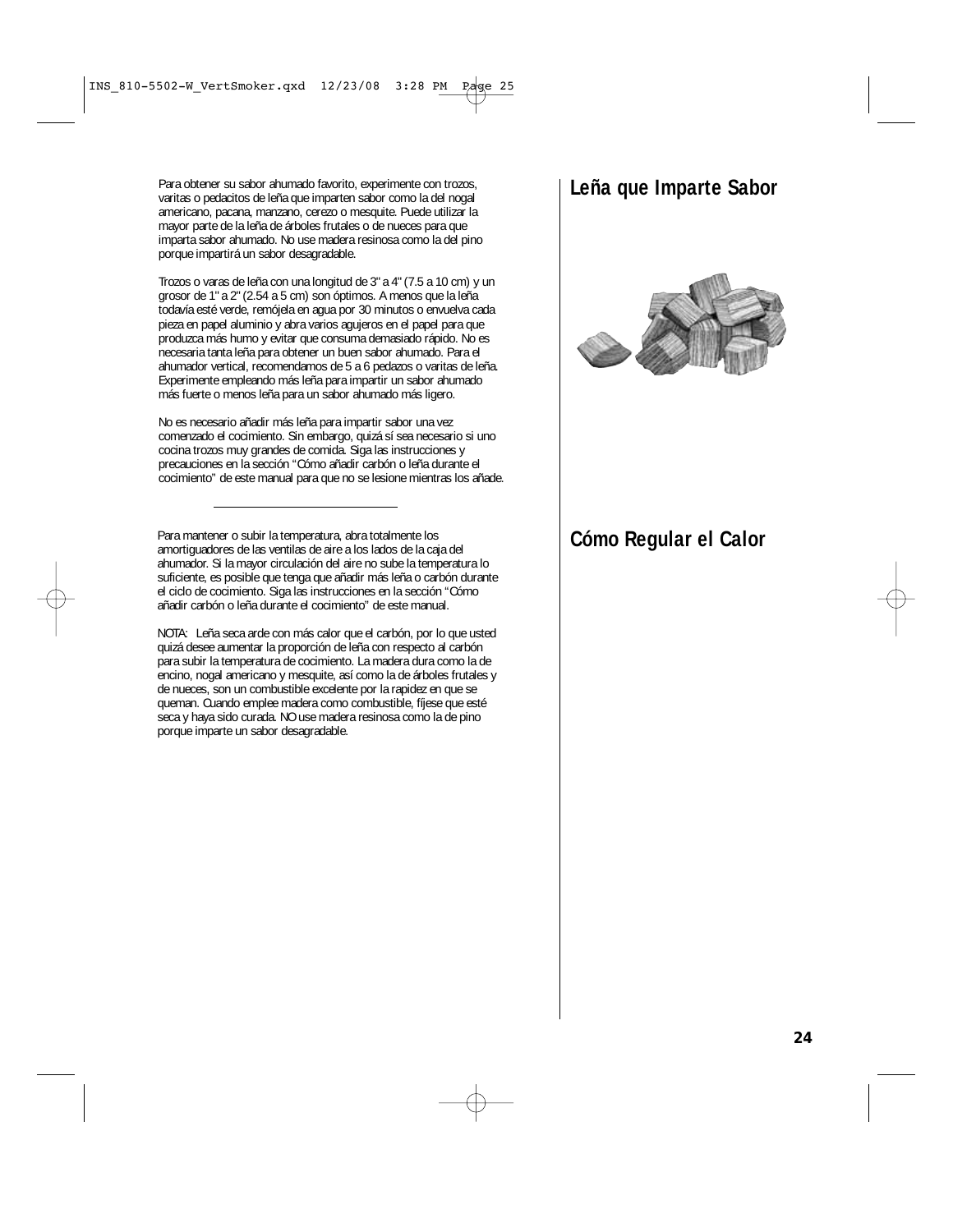## **Cómo Añadir agua Durante el Cocimiento**



 $J$  1" (2.54 cm)

## **Cómo Añadir Carbón o Leña Durante el Cocimiento**

Revise la cantidad de agua en la bandeja si el cocimiento dura más de 2 horas. Poca agua en la bandeja puede detectarse escuchando el sonido de agua que chisporrotea. Usted puede añadirle agua a la bandeja a través de la puerta de la caja del ahumador. Tenga precaución y siga las instrucciones al pie de la letra.

**ADVERTENCIA:** Tenga precaución ya que las llamas pueden crecer súbitamente cuando aire fresco hace contacto con el fuego. Al abrir la puerta, mantenga sus manos, cara y cuerpo a una distancia segura del vapor caliente y las llamas crecidas.

### **Paso 1**

Aléjese y con cuidado abra la puerta de la caja del ahumador para que el calor y el vapor se escapen lejos de su cara. Tenga precaución ya que las llamas pueden crecer súbitamente cuando aire fresco hace contacto con el fuego. Revise la cantidad de agua que queda en la bandeja.

**ADVERTENCIA:** Para evitar que se voltee o derrame el líquido caliente de la bandeja, nunca jale el soporte de la bandeja de agua más de 4" (10 cm). (Vea la ilustración)

### **Paso 2**

Si hay poca agua, necesitará agregarle agua o adobo ácido a la bandeja de agua. Con sus guantes o guantes gruesos de cocina puestos, deslice y saque el soporte de la bandeja de agua a no más de 4" (10 cm).

#### **Paso 3**

Llene la bandeja de agua a 1" (2.54 cm) debajo del borde. Vierta el líquido lentamente para evitar que se derrame o sobrellene.

#### **Paso 4**

Con cuidado, deslice el soporte de la bandeja de agua hasta adentro, cierre la puerta de la caja del ahumador para que la comida se siga cocinando.

Es posible que necesite agregar más carbón y/o leña para mantener o incrementar la temperatura de cocimiento.

**ADVERTENCIA:** Tenga precaución ya que las llamas pueden crecer súbitamente cuando aire fresco hace contacto con el fuego. Al abrir la puerta, mantenga sus manos, cara y cuerpo a una distancia segura del vapor caliente y las llamas crecidas.

#### **Paso 1**

Aléjese y con cuidado abra la puerta de la caja del ahumador para que el calor y el vapor se escapen lejos de su cara. Tenga precaución ya que las llamas pueden crecer súbitamente cuando aire fresco hace contacto con el fuego. Revise cuánto carbón queda en la bandeja.

### **Paso 2**

Con sus guantes o guantes gruesos de cocina puestos, aléjese lo suficiente para que no corra peligro y utilice pinzas largas de cocina para quitar cuidadosamente la ceniza del carbón caliente. Utilice esas mismas pinzas para añadirle carbón y/o leña a la bandeja para el carbón, cuidándose de no moverlo demasiado por la ceniza y las chispas. En caso necesario, use su encendedor de chimenea para carbón para encender más carbón y/o leña y agregar al fuego existente.

**ADVERTENCIA:** Nunca agregue líquido encendedor de carbón a carbón caliente o incluso poco caliente ya que puede ocurrir un retroceso de la llama y causar fuertes quemaduras.

#### **Paso 3**

Cierre la puerta de la caja del ahumador y deje que la comida se siga cocinando.